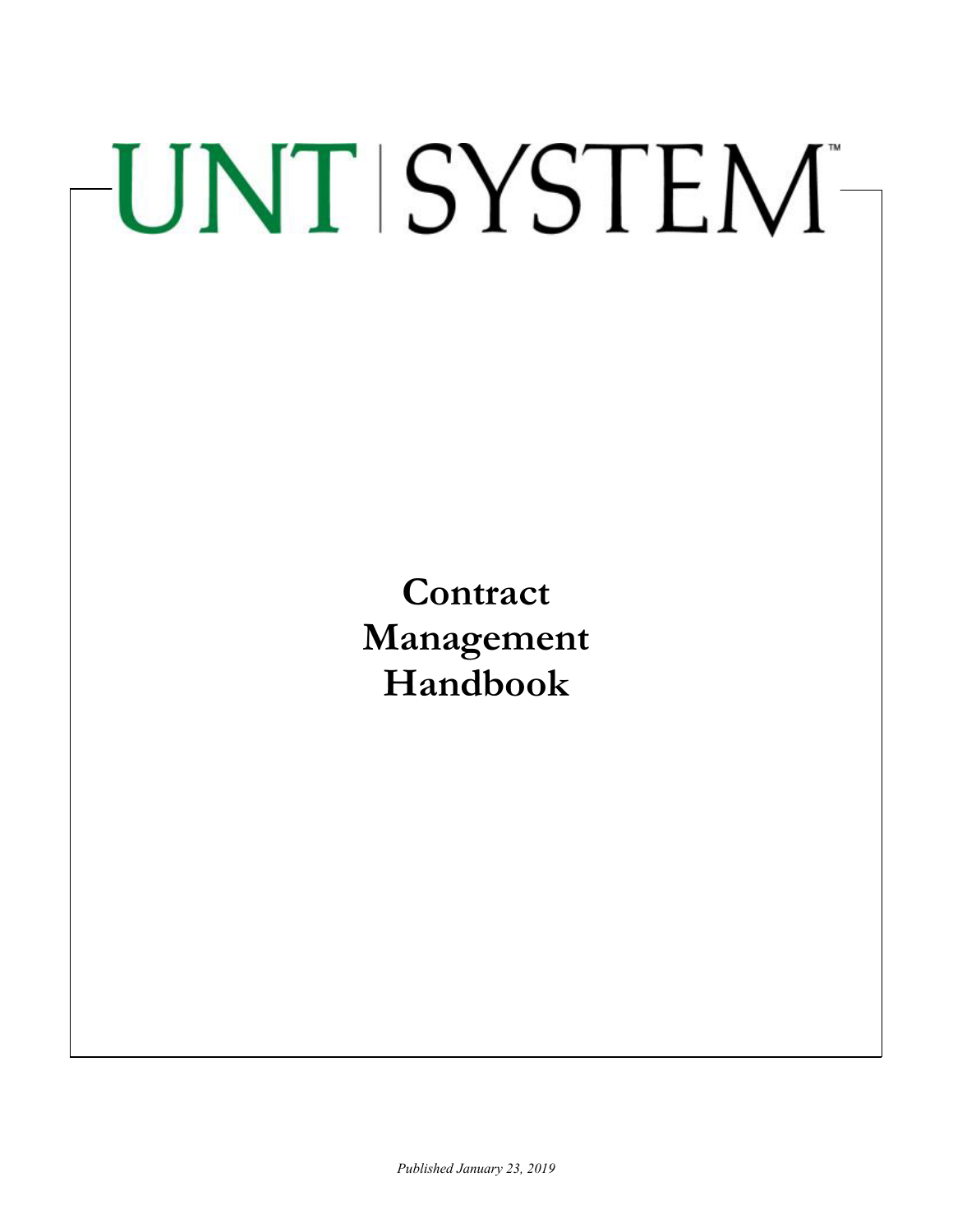# **TABLE OF CONTENTS**

| L.          |                                                                   |  |
|-------------|-------------------------------------------------------------------|--|
| $\Pi$ .     |                                                                   |  |
| HI.         |                                                                   |  |
| IV.         |                                                                   |  |
| V.          |                                                                   |  |
| VI.         |                                                                   |  |
| (a)         |                                                                   |  |
| (b)         |                                                                   |  |
| (c)         |                                                                   |  |
| (d)         |                                                                   |  |
| VII.        |                                                                   |  |
|             |                                                                   |  |
| IX.         |                                                                   |  |
| $X_{\cdot}$ |                                                                   |  |
| XI.         |                                                                   |  |
| XII.        |                                                                   |  |
|             |                                                                   |  |
|             | XIV. ADDITIONAL RESOURCES REGARDING PURCHASING AND CONTRACTING 23 |  |
|             |                                                                   |  |

*For all agreements involving purchasing, this Contract Management Handbook should be read in conjunction with the [System Procurement Guide](https://finance.untsystem.edu/sites/default/files/procurement_guide_10.3_adjustment_jr_002.pdf) published by UNT System Procurement and Payment Services. Please see page 23 for a list of all acronyms used in this Handbook.*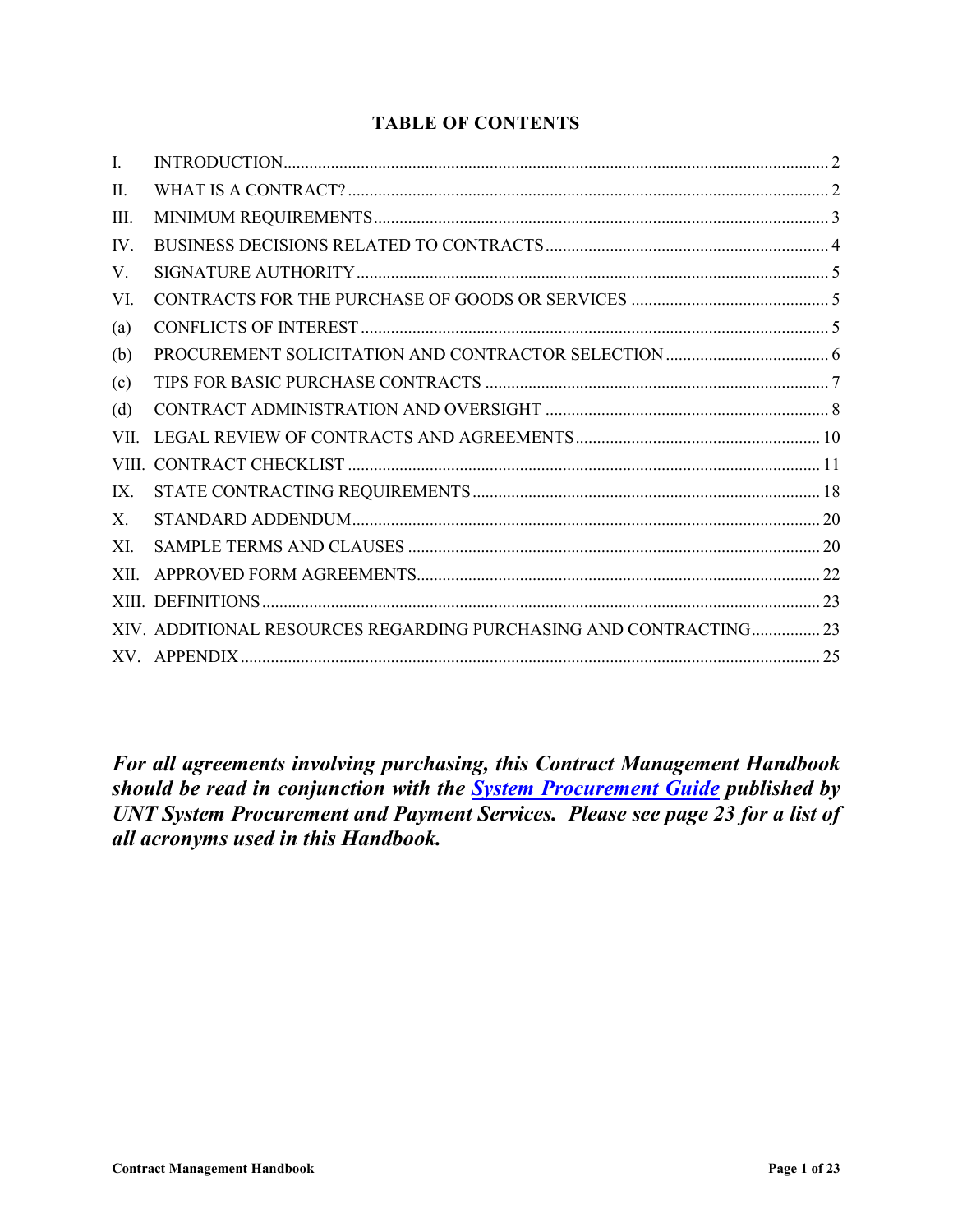#### **I. INTRODUCTION**

<span id="page-2-0"></span>Contracts are an essential element of much of the business that takes place at the System and its Campuses. All contracts must comply with State of Texas requirements, and adhere to the requirements of the Regents Rules and the applicable policies of the System and Campuses. Key among these requirements is that all contracts must be: (a) in the name of the System or a Campus (not in the name of a department or an individual); (b) in writing; (c) reviewed for legal sufficiency by the OGC (unless otherwise exempt); and (d) signed by an individual with appropriate authority. In addition to requiring review by the OGC, contracts may also require review by the purchasing department and/or the sponsored research/grants office. This Contract Management Handbook will address each of the contract requirements and provide assistance with drafting or reviewing your contract, routing it, and administering it.

## **II. WHAT IS A CONTRACT?**

<span id="page-2-1"></span>A contract is any form of agreement between two or more parties who intend to be legally bound. At a basic level, the terms of a contract state the parties' agreement, setting forth what the parties have agreed to exchange. Goods or services will often be purchased for payment of money. Educational institutions enter into a number of additional types of contracts, such as internship and affiliation agreements, in which money may not be paid but in which different institutions exchange obligations.

*Who is the proper party?* Contracting parties may be an individual, business, organization, government agency, university, or any other legal entity. The System is an agency of the State of Texas, and can enter into contracts, as can UNT, UNTHSC, and UNTD. Campus colleges, departments, divisions, centers, and institutes cannot be party to a contract, as they are not individual legal entities. Instead, the System, UNT, UNTHSC, or UNTD must enter into contracts on behalf of their respective departments.

*Is this a contract?* Generally, a contract is formed when one party agrees to do something or give something to another party in exchange for some other action or object. An agreement with a babysitter is an example of an informal contract. You ask the babysitter to come over at 7 p.m. and stay until you get home and you offer to pay the babysitter five dollars per hour. The babysitter agrees. If the babysitter comes over at 7 p.m. and stays for three hours, you are contractually obligated to pay fifteen dollars. A formal, written contract is used in business transactions to avoid confusion over terms of the agreement. For example, if you purchase a car from a dealership, all your rights and obligations will be set forth in the written contract, including the specific vehicle you are purchasing, any additional features or services you are to receive, relevant warranties, and the price you will pay.

*Can I sign?* The Regents Rules require that all contracts entered into by the System and the Campuses must be in writing and must be signed by an individual with appropriate delegated authority. This means that any time the System or a Campus desires to enter into a contract – whether purchasing pencils, bringing a speaker to campus, or renovating a building – the agreement must be in writing. In addition, all written contracts must be approved and signed by an individual with appropriate authority to contractually bind the System or the Campus. If not appropriately signed, a contract may not be legally binding on the System or the Campus, and the individual who signed the contract without authority may be held individually responsible for the obligations created under the contract. Please see section IV on Delegated Authority for more information.

*What is a Purchase Order?* A Purchase Order is a standard contract form used to set out the terms of agreement, including the name of the vendor, the goods or services being purchased, the quantity, and the price. Additional terms and conditions in the Purchase Order govern how much interest will be paid to the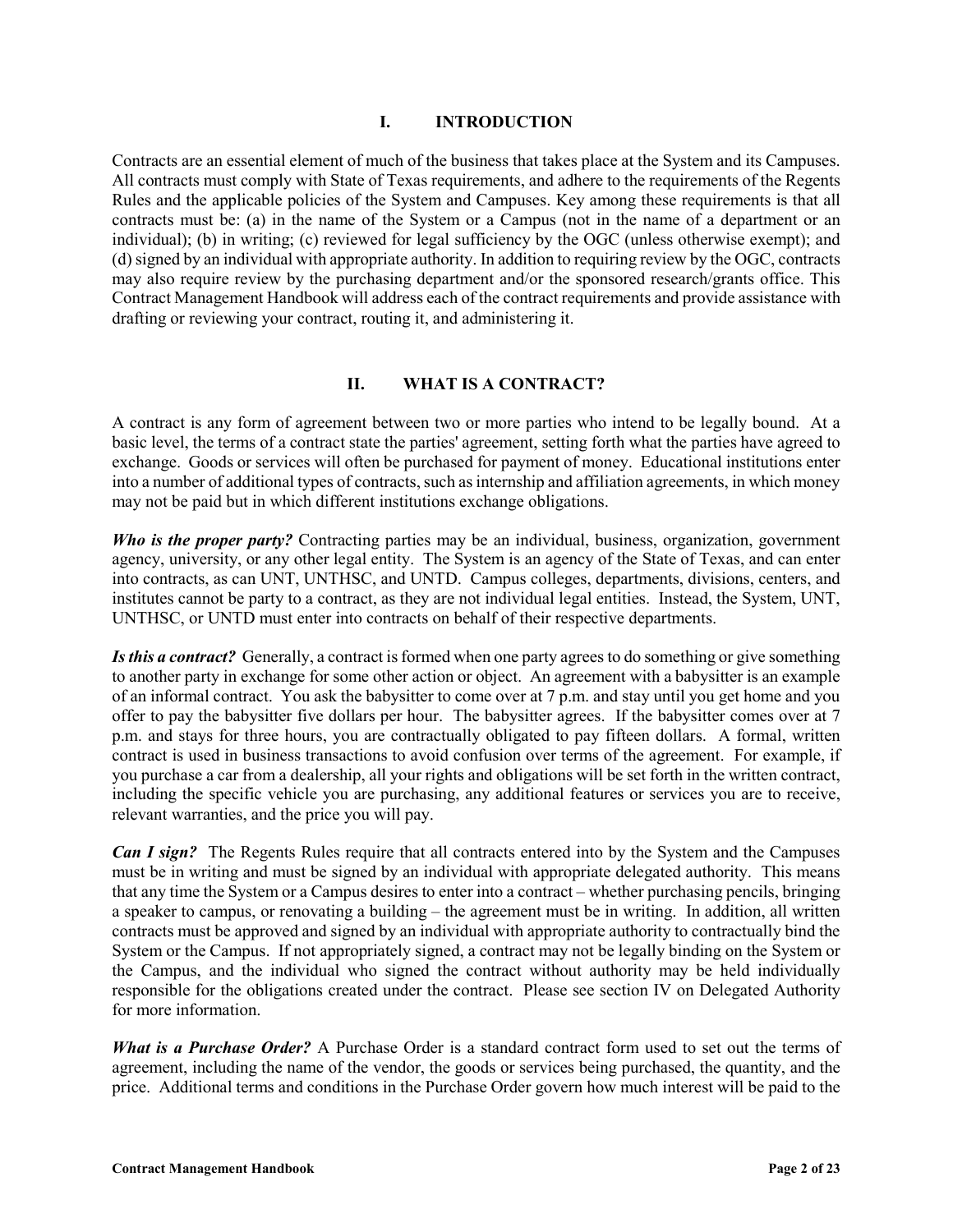vendor in the event that payments are not made on time and what will happen if there is a dispute over the contract.

*Do I need a formal contract?* Consideration should always be given to the use of a formal, written contract in addition to the Purchase Order if additional terms and conditions may be desirable, including specific requirements for deliverables, termination rights, renewal options, warranties, guarantees, or limitations of liability. A written contract is usually necessary if there will be an acquisition of ongoing services from a vendor. Written contracts are beneficial to both parties, as they clearly set forth the obligations of each party, and may provide recourse in the event that the relationship does not proceed as expected. Written contracts are considered the final disposition of each party's intentions, and any terms of the agreement that are not included in the written contract will not be legally binding. Therefore, it is important to make sure that all rights and obligations expected in the deal are included in the contract.

*Do I need to address breach of contract?* If one or both parties fail to satisfy their obligations under a contract, the contract has been breached. If the contract provides for it, the party who committed the breach may be required to compensate the other party for damage or loss resulting from the breach. If you would like to have a remedy for the other party breaching the contract — such as a right to terminate the agreement or a break on the purchase price of the goods or services — you should address breach of contract.

*Are any terms required or prohibited?* When the System or a Campus enters into a contract the contract must comply with requirements imposed by the Texas constitution and statutes, which may require or prohibit the inclusion of certain language. Problematic terms can usually be modified to comply with state requirements or may need to be deleted altogether. Please see the Contract Checklist and the State Contracting Requirements sections in this Handbook for more information. The OGC also provides legal advice related to contract terms meeting State of Texas requirements or limitations.

## **III. MINIMUM REQUIREMENTS**

<span id="page-3-0"></span>All contracts entered into by the System or a Campus shall, at a minimum:

- Be in writing;
- Comply with applicable federal and state law and regulations, the Regents Rules, and applicable System, System Administration, or Campus regulations, policies and procedures and this Handbook;
- Be properly executed by a person with appropriate authority;
- Adequately protect resources;
- Comply with state purchasing requirements;
- Support and be in accordance with the mission of the System, the System Administration, or Campus; and
- If with a foreign source with an aggregate value of \$250,000 or more be reported to the U.S. Department of Education in accordance with 20 U.S.C. §1011f on or before January 31st and July 31st of each year for all such contracts entered into in the preceding six months.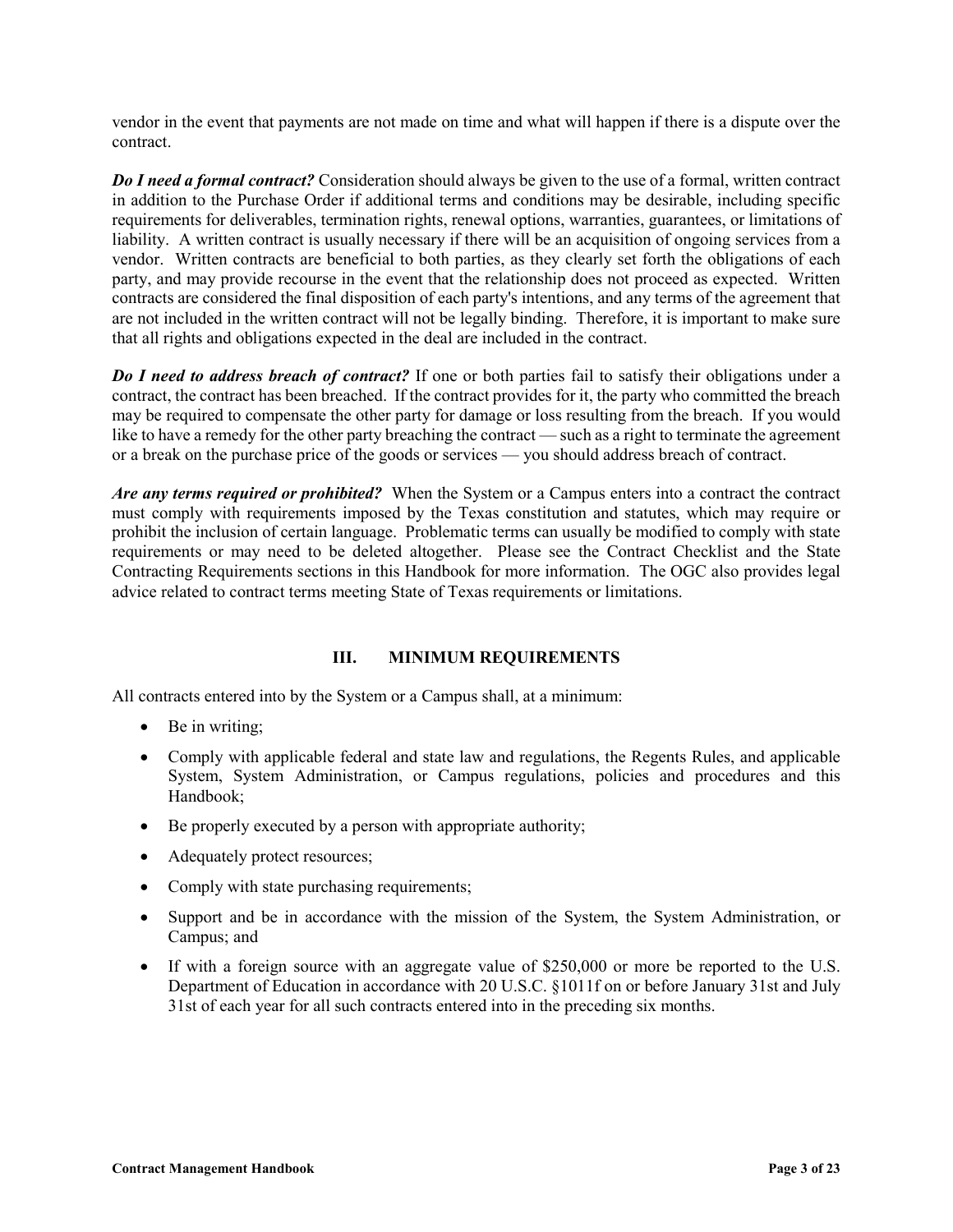#### **IV. BUSINESS DECISIONS RELATED TO CONTRACTS**

<span id="page-4-0"></span>When you are considering entering into any business relationship involving a contract, it is important to read the contract carefully. You are in the best position to know whether the written contract accurately reflects the business deal into which you anticipate entering. Don't be hesitant because the document is called a contract. A contract is a statement of the transaction in which you want to engage.

Your contract should contain a complete description of what you expect each party to do during the time period you will have a business relationship with the other party or parties. Make sure the language of the contract is clear and that any third party reading the agreement can understand the obligations of both parties.

There are common terms normally covered in a contract, i.e. who does what and when, and you need to evaluate these business terms when reviewing a contract. These common terms include the time period of the contract, a complete description of goods to be delivered or services to be performed, payment terms, and schedules and deadlines for payment or completion of an activity. Be sure that you are satisfied with the specifics of all of these terms.

While you are negotiating your potential contractual relationship, pay attention to the business terms below. These terms are often included in contracts and can create additional business risk:

**Intellectual Property** – Language in a contract may set forth ownership and licensing of any intellectual property that is used or created during the course of the contract activities. Be sure this language reflects your intentions as to ownership and that it complies with any applicable System or Campus policy.

**Insurance** – Third parties will often request the System or Campus to carry certain types and limits of insurance. Be sure that any required insurance is carried by the System or the Campus. Contact the applicable Campus' office of Risk Management if you have any questions about coverage.

**Confidentiality** – Contracts may contain requirements for keeping certain information confidential. Be sure that any such requirements are limited to a specified time period (e.g. three years after contract termination), require confidential information to be marked, and allow for disclosure if applicable law requires its disclosure.

**Termination** – An important part of any contract is when and how it ends. Make sure the term of the contract reflects your desired length of the business relationship. The contract may contain language regarding if and how a contract can be terminated early. Termination language may include options to terminate upon notice to the other party, due to an unresolved breach of the contract, or immediately for no reason at all.

**Renewal** – A contract may contain options to renew the contract. Renewal of the contract may be done in several ways. Renewals may be automatic with no further action of the parties, upon the mutual agreement of the parties, or at the option of one party by giving notice to the other party. Make sure that any options to renew enable UNT System or Campus to extend or terminate the contract in a way that is beneficial to UNT System or the Campus.

By taking time to carefully read and review your contract, you will ensure that you get the business deal you expect. By making sure the terms and conditions of the contract reflect what you want, you will decrease risk to the System or the Campus and will make resolution of any future disputes easier for all parties.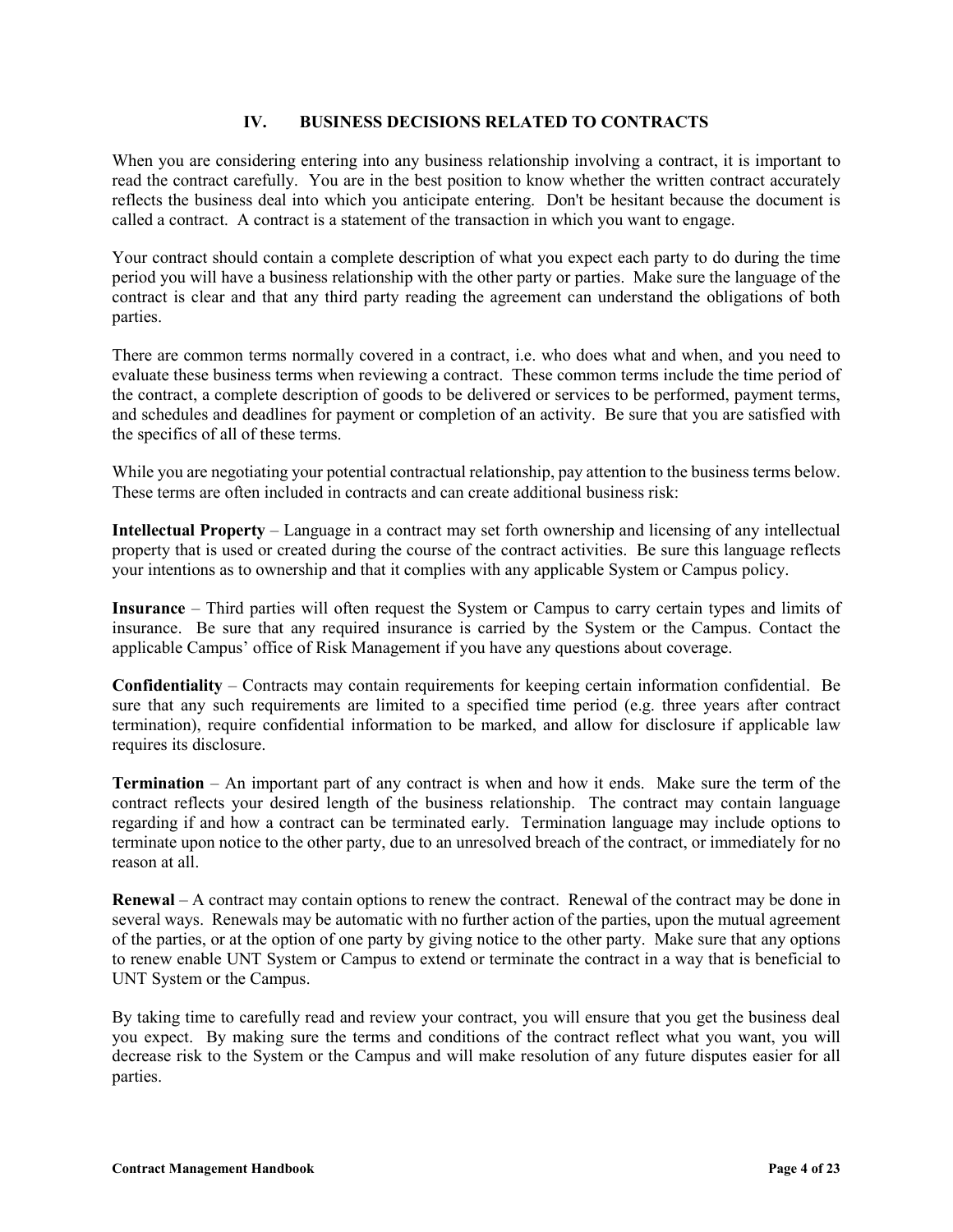## **V. SIGNATURE AUTHORITY**

<span id="page-5-0"></span>All contracts entered into by the System or a Campus must be approved and executed by an individual with appropriate authority to bind his or her respective Campus or the System, regardless of whether the contract requires individualized legal review. The OGC does not control delegations of signature authority and cannot waive the requirement that a contract be approved and executed by an individual with appropriate authority.

In Regents Rule 03.900, the Board of Regents delegated authority to the System Chancellor to approve and execute all System and Campus contracts. The President of each Campus has been delegated authority to approve and execute contracts with a value of \$1,000,000 or less for their respective Campuses. The Chancellor and Presidents have authority to sub-delegate their authority, and each decides whether to delegate this authority, to whom it will be delegated, and whether it may be further sub-delegated. Any proposal or request to change current delegations should be directed to persons with delegated signature authority. As a general rule, if you do not know that you have delegated signature authority, you do not have delegated signature authority.

All signature delegations must be submitted to the OGC. It is not unusual for vendors to request copies of delegations of authority in order to ensure that agreements are legally binding on the System or the Campuses, and as such, it is critically important that the correct procedure be followed in delegating authority and in filing copies of all delegations with the OGC.

## **VI. CONTRACTS FOR THE PURCHASE OF GOODS OR SERVICES**

<span id="page-5-1"></span>All purchases of goods and services (with specific exceptions) shall be made through the UNT System's division of Procurement and Payment Services. The System Procurement Guide provides detailed guidance on the Procurement Services process. The following section provides a summary of key pieces of the Procurement Services process related to procurement contracts. Please refer to the System Procurement Guide for more detail on each of these areas.

## **(A) CONFLICTS OF INTEREST**

<span id="page-5-2"></span>It is the responsibility of all System and Campus employees to take appropriate steps to ensure that the System does not knowingly enter into a purchase commitment that could result in a conflict of interest. A conflict of interest exists when some factor (e.g., financial or personal interest of a vendor) interferes or appears to interfere with a purchaser's ability to be completely impartial and loyal to the interests of the System. For example, purchase of materials from a company owned by a System or Campus employee may be a conflict of interest.

Under Regents Rule 05.700, the System and each Campus are prohibited from entering into a contract for the purchase of goods or services with a private vendor with whom any of the following persons have a financial interest:

- 1) The chancellor, a president, the general counsel, the chief procurement officer or a procurement director; or
- 2) Any person related to an employee described above within the second degree of affinity (marriage) or consanguinity (blood), as determined under Chapter 573 of the Texas Government Code.

A person has a "financial interest" in a private vendor if the person: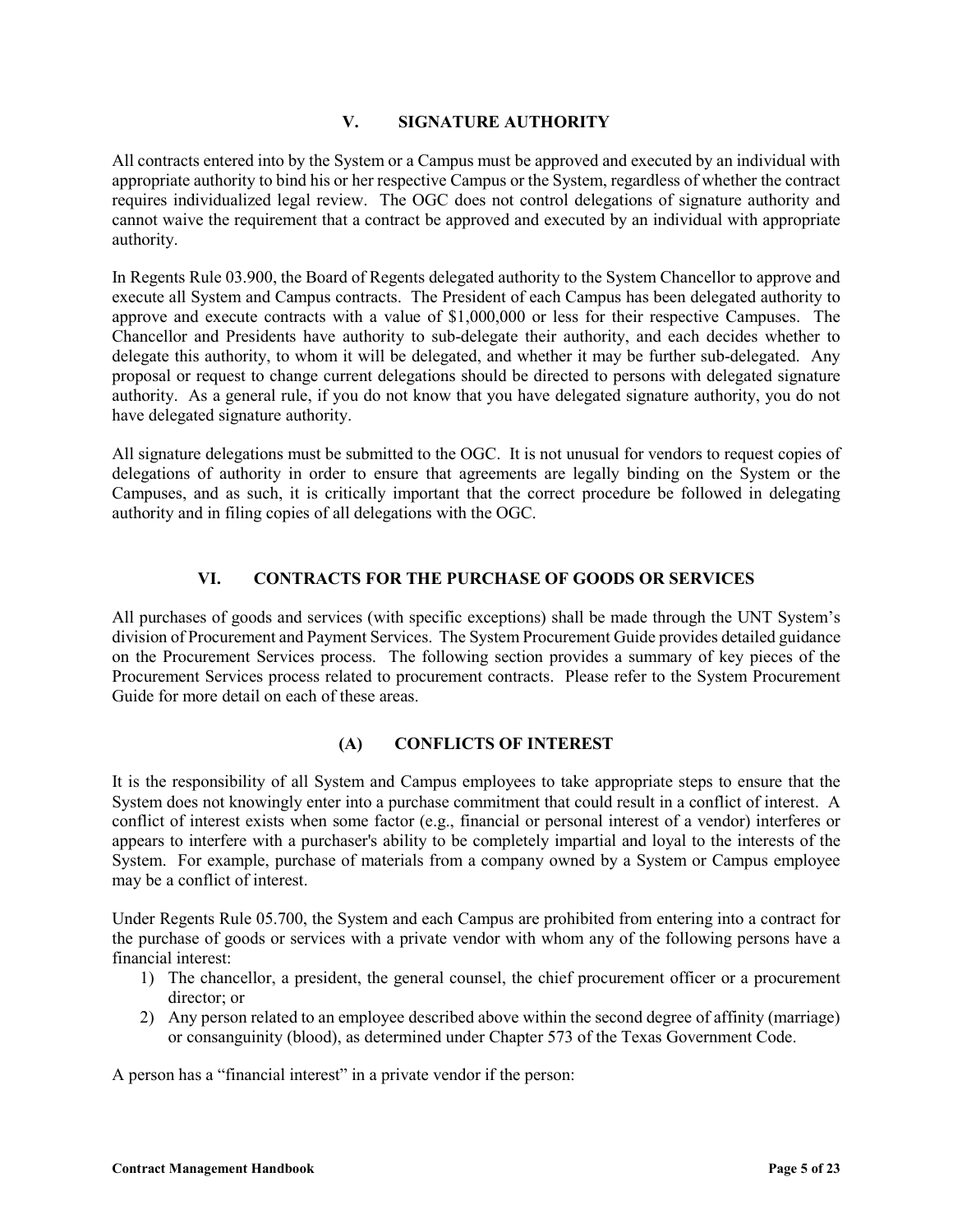- 1) Owns or controls, directly or indirectly, an ownership interest of at least one percent in the private vendor, including the right to share in profits, proceeds, or capital gains; or
- 2) Could reasonably foresee that a contract with the private vendor could result in a financial benefit to the person.

Please consult the Regents Rules, the System Procurement Guide, and applicable System or Campus ethics policies for more on conflicts of interest.

# **(B) PROCUREMENT SOLICITATION AND CONTRACTOR SELECTION**

## <span id="page-6-0"></span>1. When a bid is required:

As a state agency, the System uses a 'best value' standard for the purchase of good or services. The most important considerations in determining best value for the state are the purchase price and whether the goods or services meet specifications.

The following thresholds have been established for bid requirements:

- Procurements \$5,000 and under require only one quotation;
- Procurements more than \$5,000 up to \$25,000 require three quotations, two of which should be quotations from HUB vendors (If you have difficulty finding HUB vendors, the HUB Department will be glad to assist with seeking quotes from HUB vendors for you); and
- Procurements more than \$25,000.01 require formal competitive solicitations through an Invitation for Bids (IFB) or a Request for Proposals (RFP).

Professional Services contracts are awarded based on demonstrated competence and qualifications for the type of services to be performed. Professional services include accounting, architecture, landscape architecture, land surveying, medicine, optometry, professional engineering, professional nursing and real estate appraising. Procurement of these professional services is through a Request for Qualifications (RFQ).

## 2. Preparing a Solicitation:

It is important that your department develop a comprehensive SOW that can be communicated to potential vendors to ensure that they have a full and accurate understanding of expectations including services to be performed or products to be provided. The SOW should be as detailed as possible, and should include all required specifications and deliverables. See the System Procurement Guide for more direction on the SOW.

Departments should use the [Request for Formal Solicitation](http://bsc.untsystem.edu/sites/default/files/RequestForFormalSolicitation_0.pdf) form to communicate to the Procurement Services staff the essential elements of the bid or request for proposal. Solicitations must include the contracting Campus and the date the work is expected to begin and end.

# 3. Advertising a solicitation:

The System primarily advertises competitive solicitations electronically in the Electronic State Business Daily (ESBD) and the UNT System Procurement and Payment Services Website for a minimum of 21 days prior to due date or bid opening. Exceptions to this requirement reducing the number of days to 14 may be granted in emergency circumstances by the System Director of Procurement Services or his designee. In addition to advertising in these two locations, solicitations may be advertised in other professional journals, periodicals, or publications as the situation may warrant.If you have questions about bidding requirements, contact UNT System Procurement and Payment Services early in the process for guidance.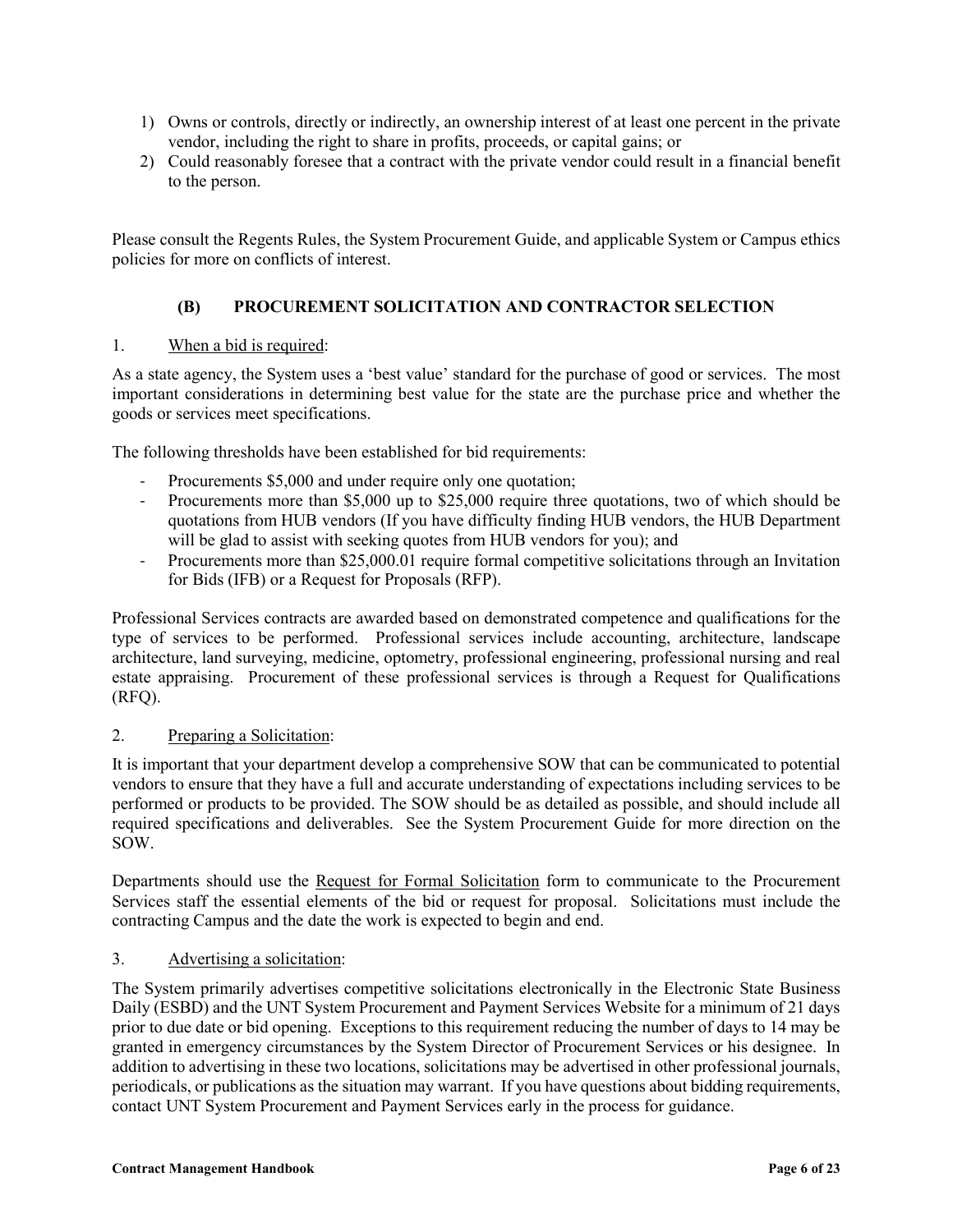## 4. Contractor Selection, Negotiation and Awarding the Contract:

The System's procurement process is designed to protect against the occurrence of fraud, abuse and waste in the contractor selection process. The informal and formal competitive solicitation process facilitates determination that the System and Campuses are being charged a reasonable rate and obtain best value.

Complying with the specified time limit for submission of written data, sample, or models, on or before bid opening time, is essential to the acceptability of a bid. In-state preferences and reciprocity are also considered before awarding a bid. Evaluation criteria may be considered as long as provisions are outlined in the solicitation when it is posted, and should specifically outline what will be considered in determining an award. For more complex solicitations, an evaluation team should be utilized including individuals with working and industry knowledge regarding the procurement.

An award is made to the vendor that meets the bid specifications and offers the best value, provided that the vendor has not previously failed to adequately perform a contract with a UNT System component institution.

Depending upon the nature of the services being performed, a System purchase order and/or a formal contract will be issued to the selected vendor. UNT System Procurement and Payment Services staff and the department initiating the contract should work with the selected vendor to negotiate the contract. However, negotiation is not permitted under the IFP procurement method except when only one qualified bid is received. In negotiating the contract, care must be taken to avoid changing the advertised procurement objectives, creating an unlevel playing field in the procurement process.

To develop an effective negotiation strategy, it is essential to be familiar with the documentation submitted by the vendor and be well-versed in the department's business requirements, constraints, and any applicable overarching institution objectives. The negotiation strategy should be tailored to suit the particular facts and circumstances of each procurement. The negotiators should identify contract terms that are crucial to the agreement, understand and prioritize the acceptable trade-offs and pricing range, and anticipate the positions that will be taken by the vendor during negotiations. Negotiation of the contract can include creative solutions, but the terms of the deal must stay within the bounds of the published solicitation.

It is very important that a System purchase order and/or formal contract be in place *before* the performance of any service or delivery of any supplies or equipment so that the System is protected in the event of any misunderstanding or conflict. Based on the dollar amounts involved and the nature of the agreement, System procurement staff will coordinate with your department concerning the level of risk associated with the contract and any actions necessary to mitigate exposure. If the contract is over \$25,000, procurement staff will work with your department on reporting vendor performance through the State Comptroller's Office.

All procurement contracts are reviewed by UNT System Procurement and Payment Services contracts area before execution. The department initiating the contract is responsible for ensuring that the delivery schedule and financial provisions of the contract are reasonable. The department initiating the contract is responsible for reviewing the business terms of the contract, including payment and reimbursement rates, to determine if they are reasonable.

# **(C) TIPS FOR BASIC PURCHASE CONTRACTS**

<span id="page-7-0"></span>Do your homework. Get as much information about what you're trying to acquire, whether goods or services, as possible before contacting UNT System Procurement and Payment Services staff or, if an informal bid, a vendor. Information that is particularly useful is how much the goods or services generally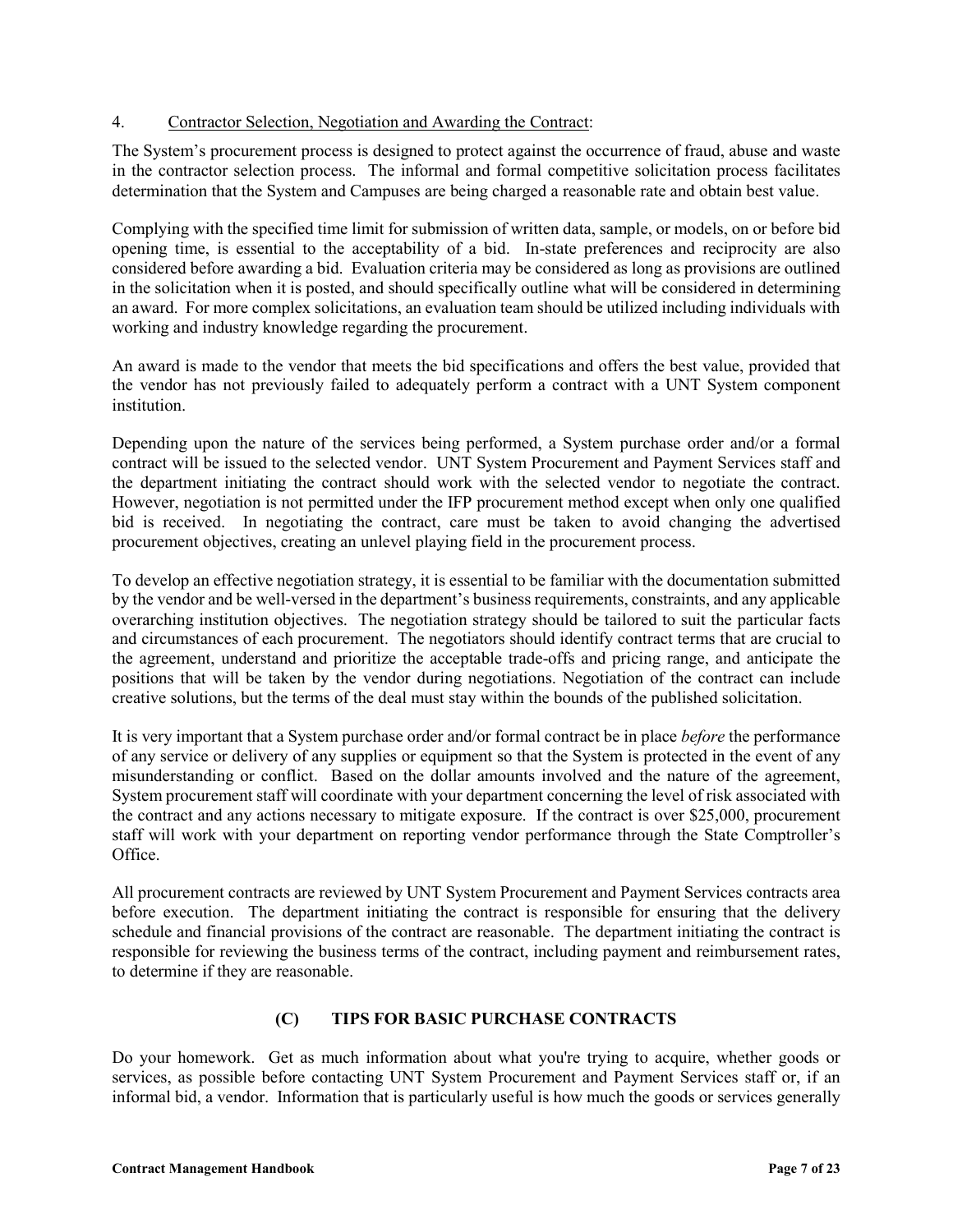cost, whether they come with a warranty or any type of service plan, and whether they are widely available or sold by only a few vendors. The more widely available the product, the easier it may be to get a vendor to negotiate the price or the options available with the product.

Name it to claim it. Be able to clearly state what it is you want, how much you're willing to pay for it, and when you need it. Contact UNT System Procurement and Payment Services with questions regarding developing specifications for the product or service you want to procure.

Never be afraid to ask. If you need additional services or considerations outside of what the vendor generally provides, go ahead and ask, and include them in your specifications.

You have bargaining power. The System and the Campuses are large organizations serving approximately 40,000 students, faculty, and staff. Vendors want System and Campus business, and vendors want to provide good deals and service to get additional business.

Purchase Orders are contracts. A Vendor's agreement to accept a purchase order without requiring an additional contract may speed the processing of the transaction (but, remember, there are instances in which the System/ Campus loses beneficial terms and conditions without an additional contract).

There are state contract limitations. If you're trying to negotiate State of Texas language into a contract, explain that the System is an agency of the State of Texas and its purchasing function is regulated and limited by statute. Statutes regulating purchases often benefit vendors, such as Government Code 2251, which insures that vendors will be paid within thirty days or receive interest on the overdue amount, and Government Code 2260, which provides a procedure for vendors to take action for breach of contract claims from which a state agency would otherwise be immune.

# **(D) CONTRACT ADMINISTRATION AND OVERSIGHT**

<span id="page-8-0"></span>Departments are responsible for monitoring their contracts. Each contract should be monitored for vendor performance and progress toward deliverables.

## **Contract monitoring responsibilities include:**

- Monitor services provided, goods delivered, and progress to completion to ensure conformity with contract requirements.
- When an amendment to the contract is needed (for changes to scope, schedule, or payment, for example), work with the contractor and UNT System Procurement and Payment Services to finalize the contract amendment.
- Identify and manage disputes with the contractor, with the assistance of the OGC, as needed.
- Verify accuracy of invoices and authorize payment consistent with contract terms.
- Inspect and approve final product**.**
- Monitor the contract renewal and termination dates and work with UNT System Procurement and Payment Services to renew or terminate the contract, as needed.
- Maintain a full record of communication and relevant documentation relating to the contract. Please note that such documentation may be subject to release under the Public Information Act.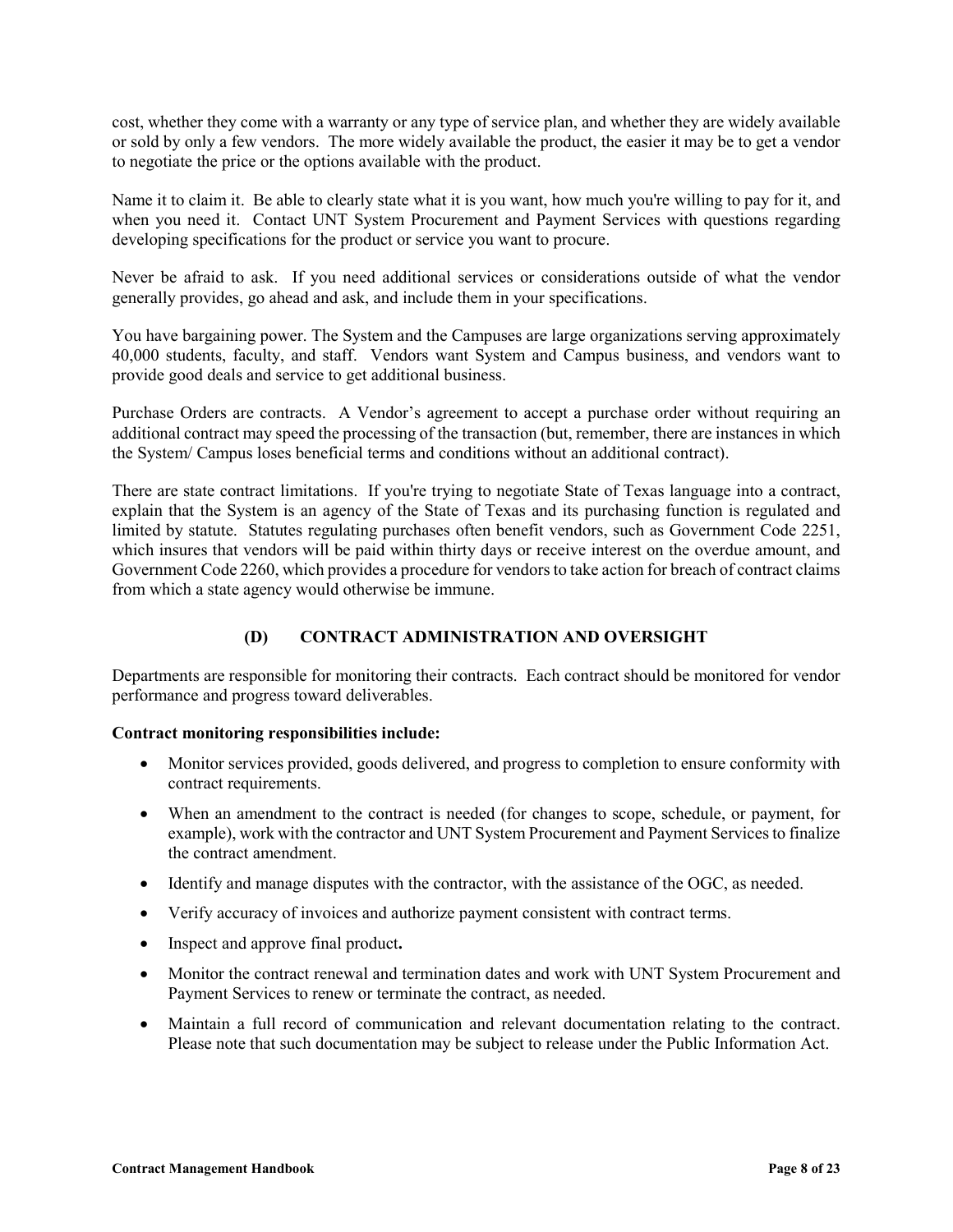#### **Some contracts require enhanced performance monitoring:**

Enhanced monitoring is an increased level of monitoring beyond the level normally used for contract administration. The following contracts require enhanced performance monitoring:

- Contracts for the purchase or license of IT and related services;
- Construction contracts, including professional engineering services;
- All contracts with a value over \$1 million;
- Contracts that receive a High Score as calculated by using the UNT System Procurement and Payment Services Contract Risk Assessment Tool. Buyers must complete the Contract Risk Assessment Tool as part of the purchasing process.

Some or all of the following monitoring tools may be used to assess contractor progress for contracts requiring enhanced monitoring, as appropriate:

- Meetings with vendors;
- Site visits:
- Monitoring checklists;
- Documentation requirements; and
- Remedial action plans.

Significant problems that arise during the performance of any monitored contract should be brought to attention of UNT System Procurement and Payment Services and/or OGC immediately.

#### **Contract Close-Out**

Departments are responsible for contract close-out. The purpose of contract-closeout is to verify that both parties to the contract have fulfilled their contractual obligations. Once the contract has ended, the department should compare actual performance against performance measures, goals and objectives, to determine whether all required work has been completed. A contract is completed when:

- All goods or services have been received and accepted and there are no outstanding defects or warranty claims to address;
- All reports have been delivered and accepted;
- All administrative actions have been accomplished;
- All institution-furnished equipment and materials have been returned;
- All property inventory and ownership issues are resolved including disposition of any equipment or licenses purchased under the contract;
- Final acceptance from the department has been received; and
- Final payment has been made to the vendor.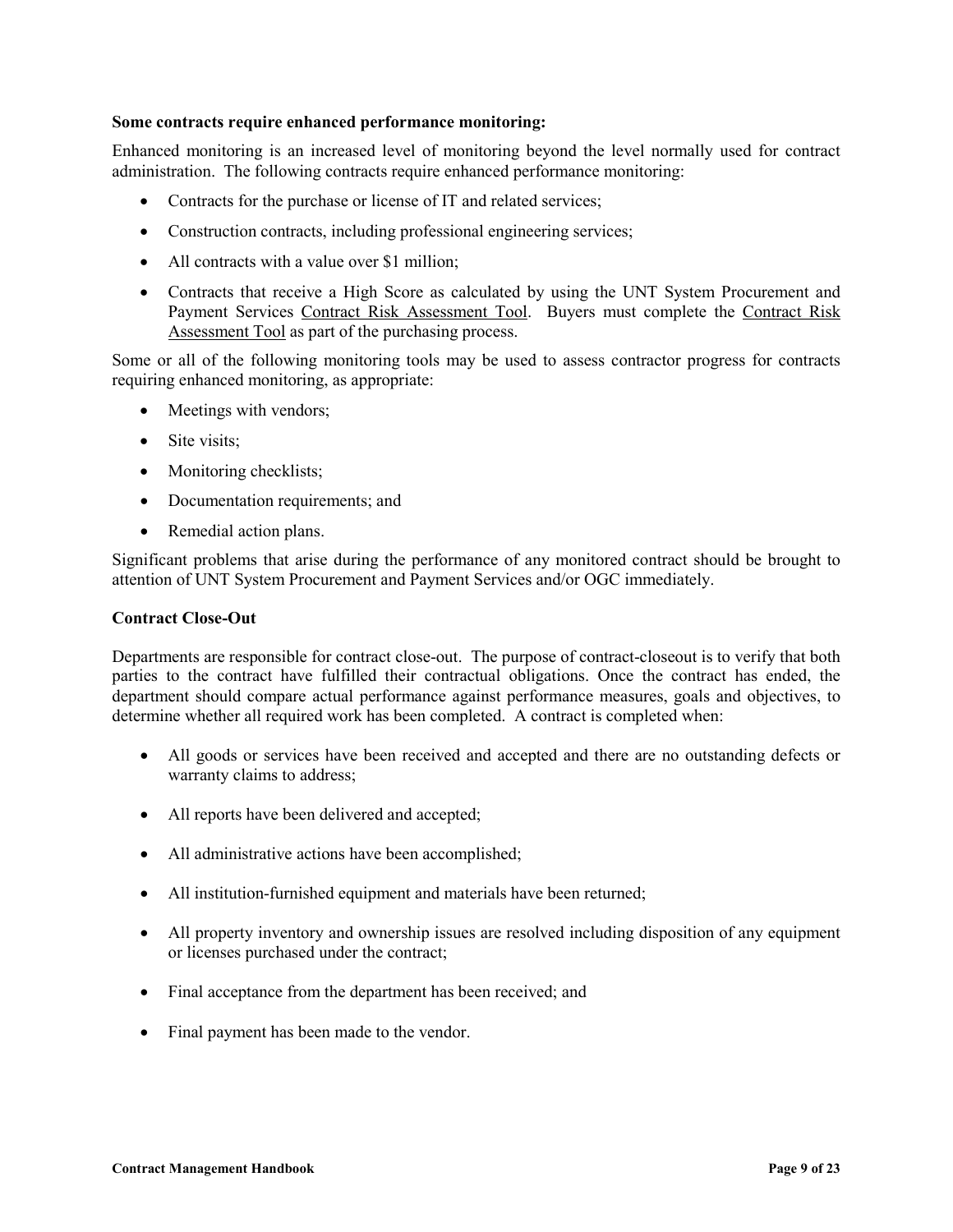#### **Posting of contracts**

UNT System Procurement and Payment Services shall post all contracts for the purchase of goods or services from a private vendor on its website until expired or complete, except that contracts valued under \$15,000 and paid with non-appropriated funds do not have to be posted. For contracts that must be posted, the full contract should be posted. This includes purchase orders. Prior to posting, information that is confidential by law, information the Attorney General Open Records Division determines should be withheld, and social security numbers should be redacted.

*What contracts must be posted?*

- Each contract (including purchase orders) that UNT, UNTD, UNTHSC and UNTS enter into for the purchase of goods/services from a private vendor, along with:
	- $\circ$  If the contract was not competitively bid, the statutory or other authority allowing the purchase (e.g. Tex. Education Code 51.9335); or
	- o If it was competitively bid, the RFP or other bidding document used.

*What contracts do not have to be posted?*

- Memoranda of understanding, interagency/interlocal contracts or contracts for which there is not a cost
- Major contracts reported to the Legislative Budget Board
- Contracts valued under \$15,000 and paid for with non-appropriated funds

*What can be redacted?*

• Only information that must be redacted (see below)

*What must be redacted?*

- Information that is confidential under law;
	- o For specific questions on whether a contract contains information that is confidential by law, please contact OGC.
- Information that the Attorney General Open Record's Division has determined is excepted from public disclosure under the Texas Public Information Act; and
	- o For specific questions on whether a contract contains information that the AG's office has determined is excepted from public disclosure, please contact OGC.
- Social security numbers of individuals

<span id="page-10-0"></span>*How long do contracts have to be posted?*

• Until the contract expires or is completed

## **VII. LEGAL REVIEW OF CONTRACTS AND AGREEMENTS**

Regents Rule 03.900 sets the rules governing legal review of contracts and agreements. All contracts must be approved as to form by OGC before execution, unless exempt. Regents Rule 03.910 exempts certain contracts from individualized legal review, and is essentially in two parts: (1) an exemption from individualized legal review for approved form agreements; and (2) an exemption from legal review for contracts and agreements that meet the Criteria for Exemption. Annual revision and publication of the Criteria for Exemption provides flexibility to the System and the Campuses by allowing modifications that may expand or reduce the scope of exemption as appropriate, without seeking additional Board of Regents approval.

To view the current Criteria for Exemption please visit the OGC website - [Contracts Page.](https://www.untsystem.edu/offices/general-counsel/contracts/contracts.php)

To view the full Regents Rule regarding Contracts and Agreements please visit [Regents Rule 03.900.](https://www.untsystem.edu/board-regents/documents/rr/rr_03.900_delegation_of_authority_for_contracts_and_agreements_00252210xc146b.pdf)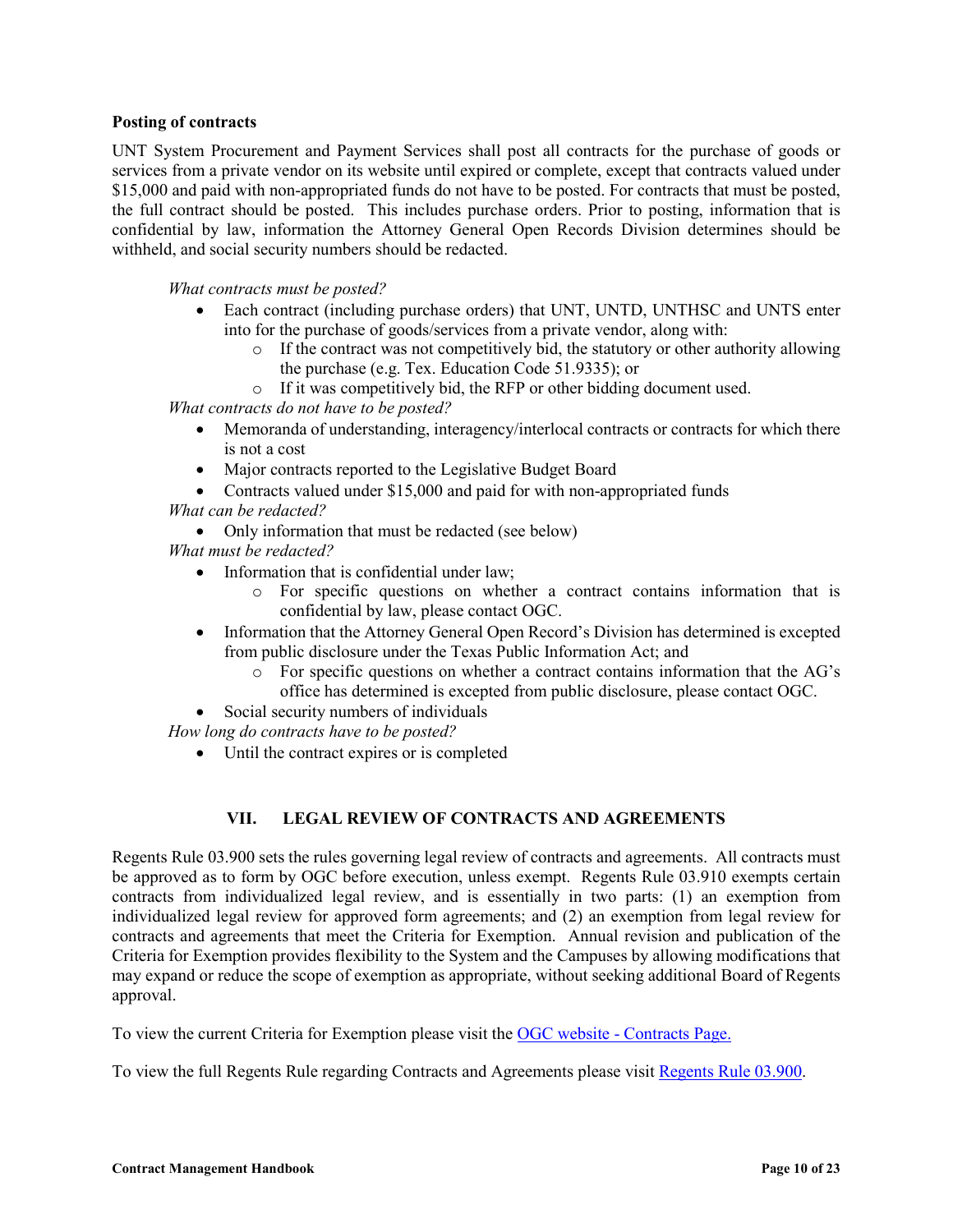#### **VIII. CONTRACT CHECKLIST**

<span id="page-11-0"></span>This Contract Checklist will help you review and process contracts. Prior to submitting a contract for approval and signature – particularly if the contract is exempt from legal review – you should go through this checklist of applicable issues as explained below. Use of this checklist should enable you to identify and address general legal issues and problems that routinely arise in contracts. It will also help you comply with applicable policies and state and federal law related to contracts. If you are in doubt about how to answer a checklist question for a particular contract or you have a concern about a contract that this checklist does not address, please contact OGC for further assistance.

The Checklist references two other items included in this Handbook. The first, "State Contracting Requirements," sets forth the legal bases of several matters included in the Checklist. The second, "Standard Addendum," is a tool that can be used to ensure compliance with state contracting requirements. If a Standard Addendum is attached to an agreement and signed by both UNT System or the Campus and the vendor, the terms of the Standard Addendum will be incorporated into the contract.

Please respond to the questions below and apply the information provided to your contract. If the answer to a question is YES check the box and continue to the next question unless instructed to do otherwise. For additional guidance on any item, please contact OGC.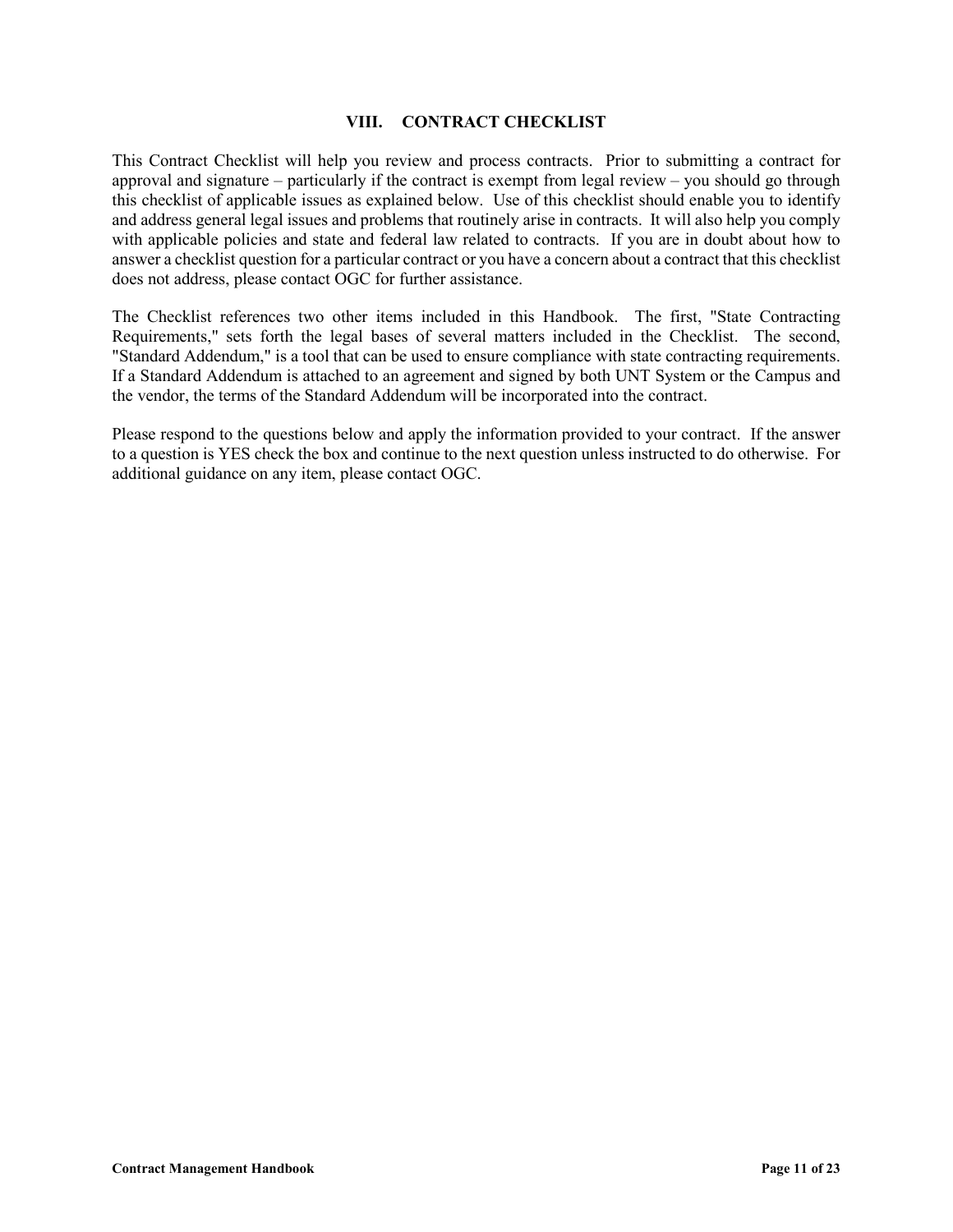|   | <b>Preliminary Questions</b><br>(Basic information you should know about your contract)                                                                                                                                                                                                                                                                                                                                                                                                                                                                                                                                                                 |  |
|---|---------------------------------------------------------------------------------------------------------------------------------------------------------------------------------------------------------------------------------------------------------------------------------------------------------------------------------------------------------------------------------------------------------------------------------------------------------------------------------------------------------------------------------------------------------------------------------------------------------------------------------------------------------|--|
| П | Have you read the contract in its entirety and do you understand and agree with all of its terms<br>and conditions?                                                                                                                                                                                                                                                                                                                                                                                                                                                                                                                                     |  |
|   | You must read the contract before you route it for approval. You are in the best position to know whether<br>the terms and conditions properly outline the arrangement you're seeking to engage in.                                                                                                                                                                                                                                                                                                                                                                                                                                                     |  |
|   | Will the System or Campus be able to comply with all the terms and conditions of the contract?                                                                                                                                                                                                                                                                                                                                                                                                                                                                                                                                                          |  |
|   | If a contract term is confusing, irrelevant, inaccurate, or impossible, then it should be removed or revised.<br>You can remove a term by striking through it or revise a term by inserting language and having the change<br>initialed by all parties signing the contract. You can also include new terms in an addendum to the<br>contract, which should be signed by all parties to the contract, or you can rewrite the contract entirely.                                                                                                                                                                                                         |  |
| п | Is the contract complete?                                                                                                                                                                                                                                                                                                                                                                                                                                                                                                                                                                                                                               |  |
|   | Does it include all relevant terms and conditions, including exhibits and schedules?                                                                                                                                                                                                                                                                                                                                                                                                                                                                                                                                                                    |  |
|   | Is the contract missing any pages? Are all exhibits or attachments properly labeled and included with the<br>contract, and have you reviewed all documents referenced in the contract?<br>Referenced documents<br>become part of the contract, so they need to be reviewed in the same manner as the original contract. If<br>a term or condition is not explicitly stated in the written contract, then it is not binding on the other party.<br>This is true even if the other party has discussed the term or condition with you and has agreed to it orally.<br>So, if something is important, make sure that it is clearly stated in the contract. |  |
| П | If the contract document is an addendum or amendment to another contract or if it is intended to<br>replace a contract currently in effect, does the new document reference the previous contract and<br>explain how it is to be impacted?                                                                                                                                                                                                                                                                                                                                                                                                              |  |
|   | If a new contract is intended to replace a previous contract in its entirety, then it should be clearly stated<br>that the old contract is no longer binding. If only some terms and conditions of the old contract are being<br>replaced, but others will continue to be in effect, then this needs to be clearly explained in an addendum<br>or amendment. There should be no confusion as to how the terms and conditions of the old contract and<br>those of the new addendum or amendment work together.                                                                                                                                           |  |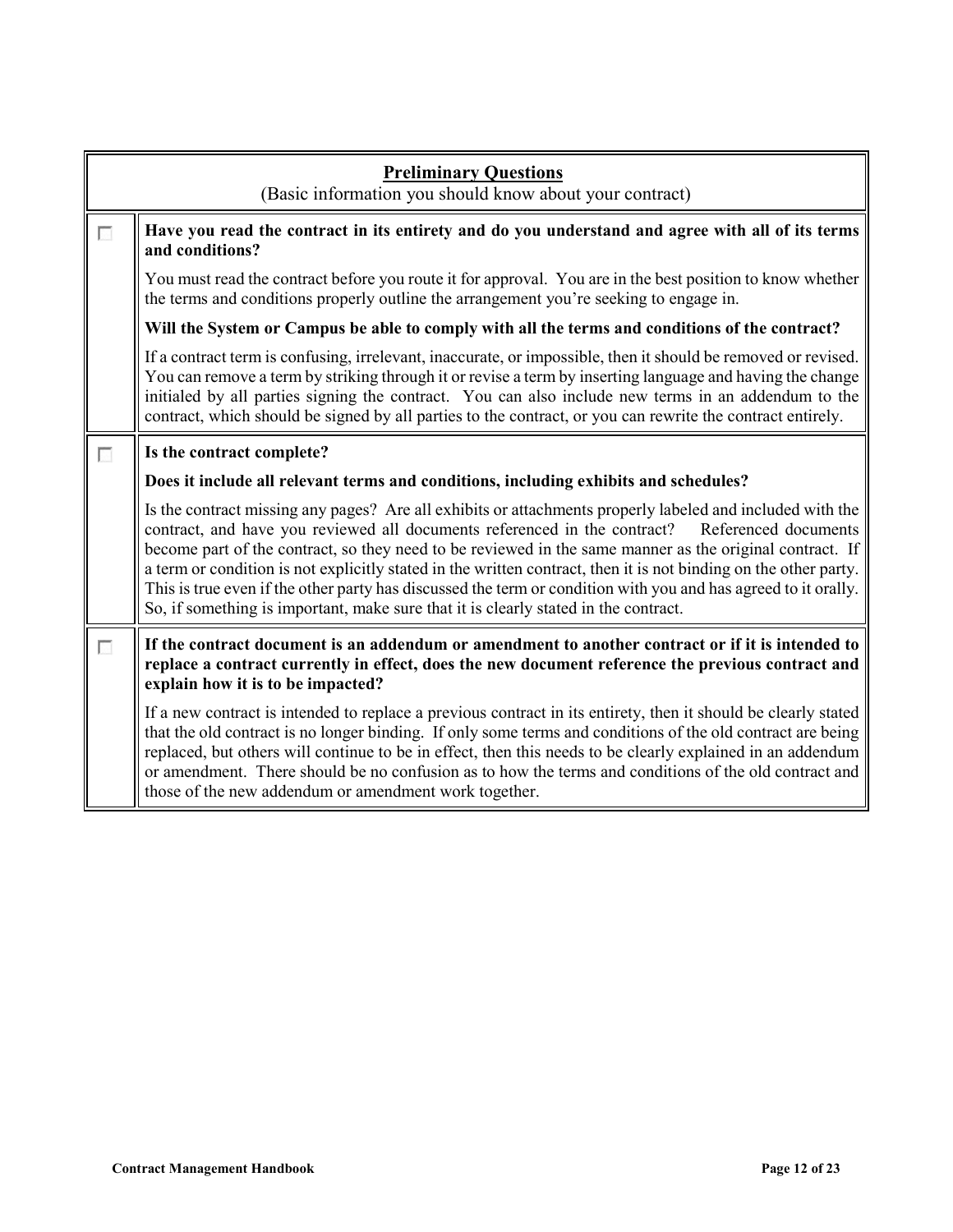|   | <b>Approval and Routing</b>                                                                                                                                                                                                                                                                                                                                                                                                                                                                                                                                                                                                                                                                                |  |  |
|---|------------------------------------------------------------------------------------------------------------------------------------------------------------------------------------------------------------------------------------------------------------------------------------------------------------------------------------------------------------------------------------------------------------------------------------------------------------------------------------------------------------------------------------------------------------------------------------------------------------------------------------------------------------------------------------------------------------|--|--|
|   | (The general steps you need to take to get your contract approved and signed. Be sure to follow the<br>System Procurement Guide (see page 4) and your Campus's contract routing and approval process)                                                                                                                                                                                                                                                                                                                                                                                                                                                                                                      |  |  |
| Г | Has appropriate notification been provided to, and approval obtained from, your department<br>and all other relevant offices or departments?                                                                                                                                                                                                                                                                                                                                                                                                                                                                                                                                                               |  |  |
|   | In addition to departmental approval, the appropriate research or grant office needs to approve any<br>contract involving a research or a grant, and UNT System Procurement and Payment Services needs to<br>approve any contract involving a purchase. Approval must also be obtained from any other department<br>or office impacted by the contract or with authority over the subject matter of the contract. Examples<br>include: (a) the use of Campus logos or marks; (b) making a commitment that the vendor will be an<br>"exclusive provider" to the campus; (c) insurance provisions; (d) provision of computing or<br>telecommunications services; and (e) acceptance of credit card payments. |  |  |
| г | Have you determined the appropriate office to which you should submit your contract for<br>approval, and have you determined whether it is exempt from legal review?                                                                                                                                                                                                                                                                                                                                                                                                                                                                                                                                       |  |  |
|   | Purchasing Contracts: All contracts involving a purchase or the expenditure of funds must be submitted<br>to UNT System Procurement and Payment Services with a requisition. If your contract requires legal<br>review, UNT System Procurement and Payment Services will forward it to OGC.                                                                                                                                                                                                                                                                                                                                                                                                                |  |  |
|   | Sponsored Research/Grant Funded Contracts: Contracts involving sponsored research or grant funding<br>must be submitted to your Campus's research/grant/sponsored programs office, which will review the<br>agreement and route it appropriately.                                                                                                                                                                                                                                                                                                                                                                                                                                                          |  |  |
|   | All Other Contracts: Contracts that do not require the approval of UNT System Procurement and<br>Payment Services or research/grant/sponsored programs office should be submitted directly to OGC<br>unless otherwise exempt under the Criteria for Exemption or as an approved form (see the next item<br>below and section VI of this Handbook). If you have questions regarding contract routing, please<br>contact OGC.                                                                                                                                                                                                                                                                                |  |  |
| г | Is the contract exempt from legal review because it was created using a form approved by OGC<br>that has a current approval date and a cover memo written by OGC?                                                                                                                                                                                                                                                                                                                                                                                                                                                                                                                                          |  |  |
|   | If you answered yes to this question, you must include a copy of the approval memo provided to you<br>by OGC when you submit your contract for signature. Please see the Approved Form Agreements<br>section of this Handbook at page 22 for more information.                                                                                                                                                                                                                                                                                                                                                                                                                                             |  |  |
|   | Does the contract require Board of Regents approval?                                                                                                                                                                                                                                                                                                                                                                                                                                                                                                                                                                                                                                                       |  |  |
|   | See Regents Rule 03.900 for contracts requiring Board of Regents approval or exemptions from Board<br>of Regents approval. If Board of Regents approval is required, you must submit the contract for<br>inclusion on the agenda for the next Board of Regents meeting in accordance with Board Order<br>submission rules. The BOR meet quarterly, every February, May, August, and November.                                                                                                                                                                                                                                                                                                              |  |  |
| п | Does the contract involve the provision of food services, beverage services, cable services, credit<br>card sales, affinity cards, or textbook sales and if so, have you contacted OGC to determine<br>whether the contract conflicts with a pre-existing exclusive contract?                                                                                                                                                                                                                                                                                                                                                                                                                              |  |  |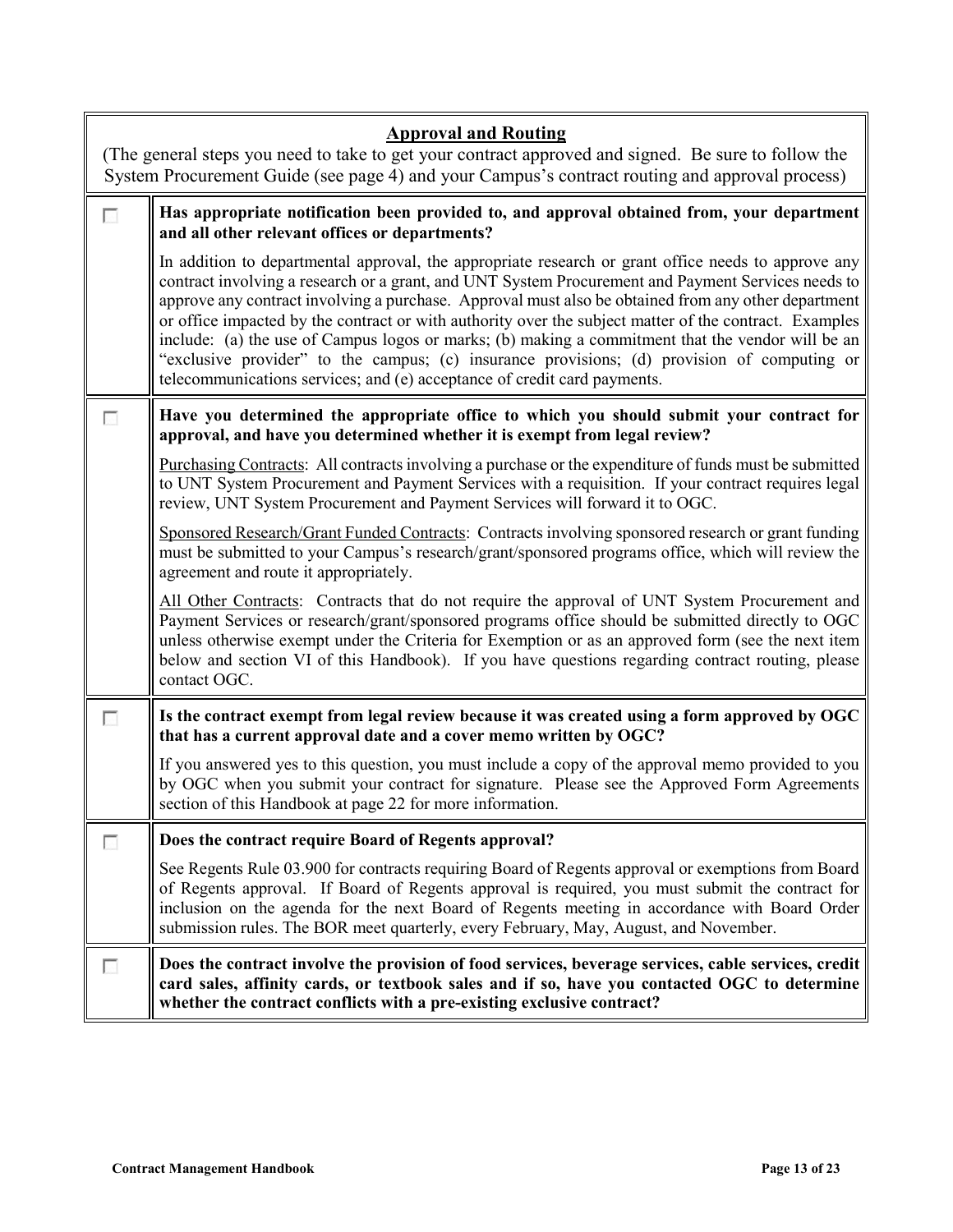| <b>General Information</b><br>(These questions concern language that appears in most contracts) |                                                                                                                                                                                                                          |
|-------------------------------------------------------------------------------------------------|--------------------------------------------------------------------------------------------------------------------------------------------------------------------------------------------------------------------------|
| П                                                                                               | Is the contract in the name of a System entity?                                                                                                                                                                          |
|                                                                                                 | Departments or other campus divisions cannot be listed as contracting parties; the System, UNT,<br>UNTHSC, or UNTD enter into all contracts on behalf of their respective departments or campus<br>divisions.            |
| г                                                                                               | Are all references to the contracting parties accurate, complete, and consistent, including<br>references in:                                                                                                            |
|                                                                                                 | (a) the first paragraph of the contract; (b) abbreviations or defined terms referring to the parties; and<br>(c) the signature blocks?                                                                                   |
| г                                                                                               | Are all duties and obligations of the contracting parties clearly stated so anyone reading the<br>contract would know:                                                                                                   |
|                                                                                                 | (a) what each party's duties and obligations are; (b) how each party's duties and obligations will be<br>performed; and (c) when each party's duties and obligations will be performed?                                  |
| П                                                                                               | Does the contract clearly establish the place, time, and method of payment?                                                                                                                                              |
|                                                                                                 | Please see the Procurement Contracts section regarding payments made by the System or a Campus.                                                                                                                          |
| E                                                                                               | If the contract is not for a set dollar amount does the contract clearly and accurately state the<br>method of calculating amounts that could be owed under the contract?                                                |
| Г                                                                                               | Does the contract clearly state:                                                                                                                                                                                         |
|                                                                                                 | (a) the beginning or effective date; and (b) the ending or expiration date?                                                                                                                                              |
| П                                                                                               | Can the contract be renewed or extended and, if so:                                                                                                                                                                      |
|                                                                                                 | (a) does it renew or extend automatically; (b) does one party have an option to renew; (c) does renewal<br>or extension require mutual agreement; and (d) are you comfortable with how it can be renewed or<br>extended? |
| П                                                                                               | Does the contract contain a penalty for early termination and, if so, have you deleted the penalty<br>clause or determined that your department is willing to accept the cost of early termination?                      |
| Г                                                                                               | Are the warranties made by the System or a Campus limited to the following:                                                                                                                                              |
|                                                                                                 | (a) the signatory has the authority to enter and sign the contract; and/or (b) factual representations that<br>are well-supported?                                                                                       |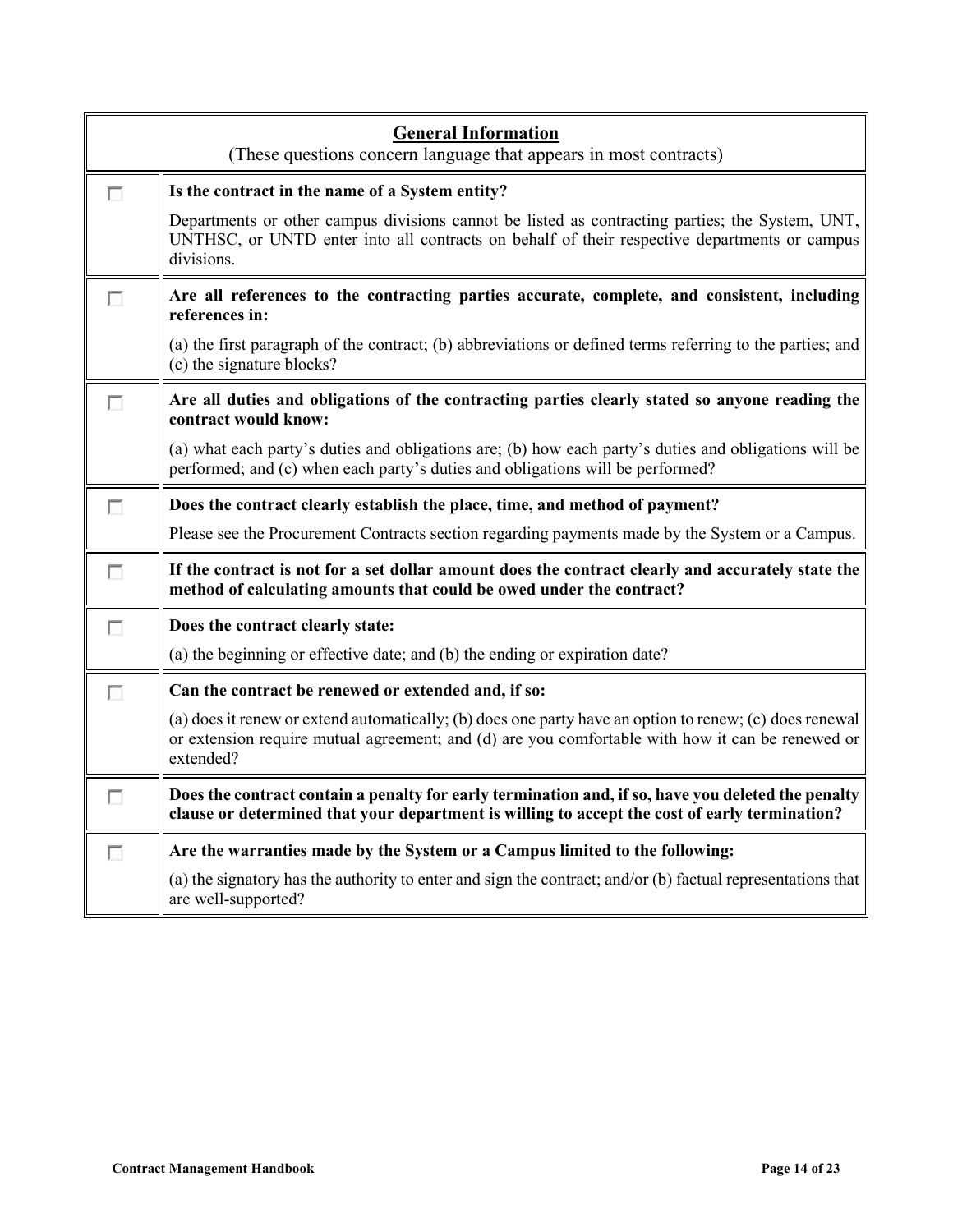| <b>Potential Problem Terms and Conditions</b><br>(Clauses and requirements that could conflict with Texas contracting requirements unless modified or deleted.) |                                                                                                                                                                                                                                                                                                              |  |
|-----------------------------------------------------------------------------------------------------------------------------------------------------------------|--------------------------------------------------------------------------------------------------------------------------------------------------------------------------------------------------------------------------------------------------------------------------------------------------------------|--|
| $\sim$                                                                                                                                                          | Does the contract contain a clause requiring the System or Campus to indemnify another party,<br>and if so, have you either deleted the clause, modified it, or attached the Standard Addendum to<br>the agreement?                                                                                          |  |
|                                                                                                                                                                 | Please refer to section IX.D of the State Contracting Requirements found later in this Handbook for<br>more information.                                                                                                                                                                                     |  |
|                                                                                                                                                                 | *Please note that if another party is indemnifying the System or Campus, this is desirable and should<br>be left in. In certain cases you might want to request indemnification from the other party.                                                                                                        |  |
| П                                                                                                                                                               | Does the contract contain a clause that gives another party the right to control any investigation,<br>defense, or settlement of any claim or lawsuit filed against the System or Campus, and if so, have<br>you either deleted the clause, modified it, or attached the Standard Addendum to the agreement? |  |
|                                                                                                                                                                 | Please refer to section IX.E and K of the State Contracting Requirements found later in this Handbook<br>for more information.                                                                                                                                                                               |  |
| п                                                                                                                                                               | Does the contract contain an arbitration clause and if so, have you either deleted the clause,<br>modified it, or attached the Standard Addendum to the agreement?                                                                                                                                           |  |
|                                                                                                                                                                 | Please refer to section IX.H of the State Contracting Requirements found later in this Handbook for<br>more information.                                                                                                                                                                                     |  |
| г                                                                                                                                                               | Does the contract contain a mediation clause, and if so, is your department willing to pay the<br>costs of mediation?                                                                                                                                                                                        |  |
|                                                                                                                                                                 | Please refer to section IX.H of the State Contracting Requirements found later in this Handbook for<br>more information.                                                                                                                                                                                     |  |
| П                                                                                                                                                               | Does the contract require the System or Campus to provide insurance, and if so have you<br>attached the Standard Addendum or requested assistance from your risk management office?                                                                                                                          |  |
|                                                                                                                                                                 | Please refer to section IX.F of the State Contracting Requirements found later in this Handbook for<br>more information.                                                                                                                                                                                     |  |
| Ł.                                                                                                                                                              | Is the contract governed by the laws of the State of Texas, or is it silent on applicable law?                                                                                                                                                                                                               |  |
|                                                                                                                                                                 | Please refer to section IX.A of the State Contracting Requirements found later in this Handbook for<br>more information.                                                                                                                                                                                     |  |
| п                                                                                                                                                               | If the contract has a venue clause, is that clause consistent with Texas Education Code § 105.151?                                                                                                                                                                                                           |  |
|                                                                                                                                                                 | Please refer to section IX.B of the State Contracting Requirements found later in this Handbook for<br>more information.                                                                                                                                                                                     |  |
| п                                                                                                                                                               | Have you evaluated potential risks involved with the terms of the contract (e.g., high value,<br>nature of the tasks involved, sharing of confidential information, etc.)?                                                                                                                                   |  |
|                                                                                                                                                                 | Contracts with higher costs or involving potentially hazardous activities or materials require special<br>attention so as to avoid future liability. Consult with your Risk Management office; they may suggest<br>that you add an insurance or indemnity requirement to the contract.                       |  |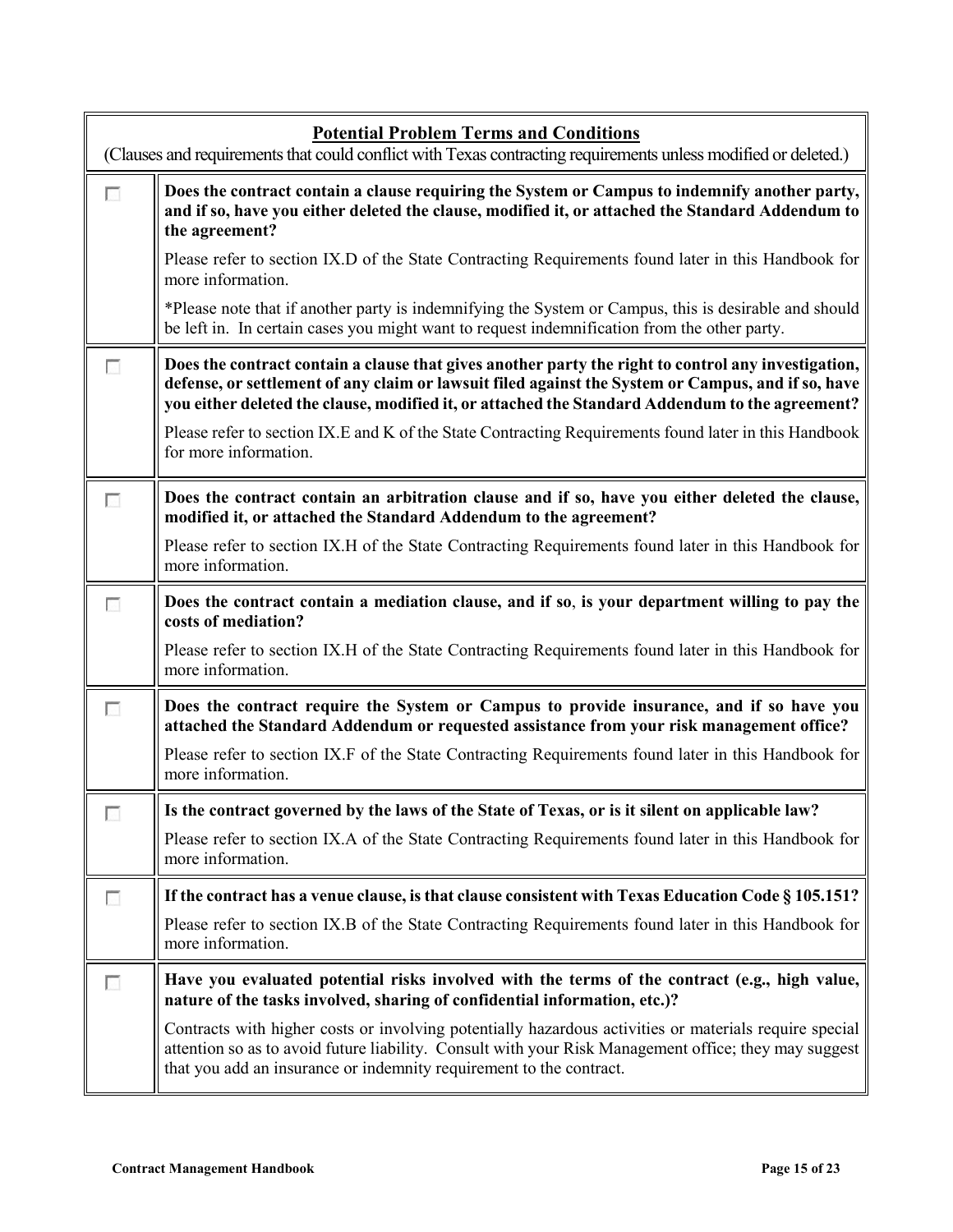|   | Does the contract contain a clause that limits the time within which the System or Campus could<br>bring legal action or file a claim against the other party, or does it limit the liability of the other<br>party, and if so, have you removed the clause or attached the Standard Addendum?               |
|---|--------------------------------------------------------------------------------------------------------------------------------------------------------------------------------------------------------------------------------------------------------------------------------------------------------------|
|   | Please refer to section IX.K of the State Contracting Requirements found later in this Handbook for<br>more information.                                                                                                                                                                                     |
| г | Does the contract contain a confidentiality, nondisclosure, or privacy provision with which the<br>University will be expected to comply and if so, have you contacted OGC for guidance?                                                                                                                     |
|   | Please refer to section IX.C of the State Contracting Requirements found later in this Handbook for<br>more information.                                                                                                                                                                                     |
| г | Does the contract require you to provide Educational Records of students or allow a third party<br>to access such information and if so, have you contacted the OGC for guidance?                                                                                                                            |
|   | Providing certain information may implicate the Family Educational Rights and Privacy Act. Please<br>contact the OGC for guidance.                                                                                                                                                                           |
| г | Does the contract contain a clause that allows the other party to make representations in the<br>name of the System or Campus, to act as an agent of the System or Campus, or to collect money<br>on behalf of the System or Campus and if so, have you removed the clause or contacted OGC<br>for guidance? |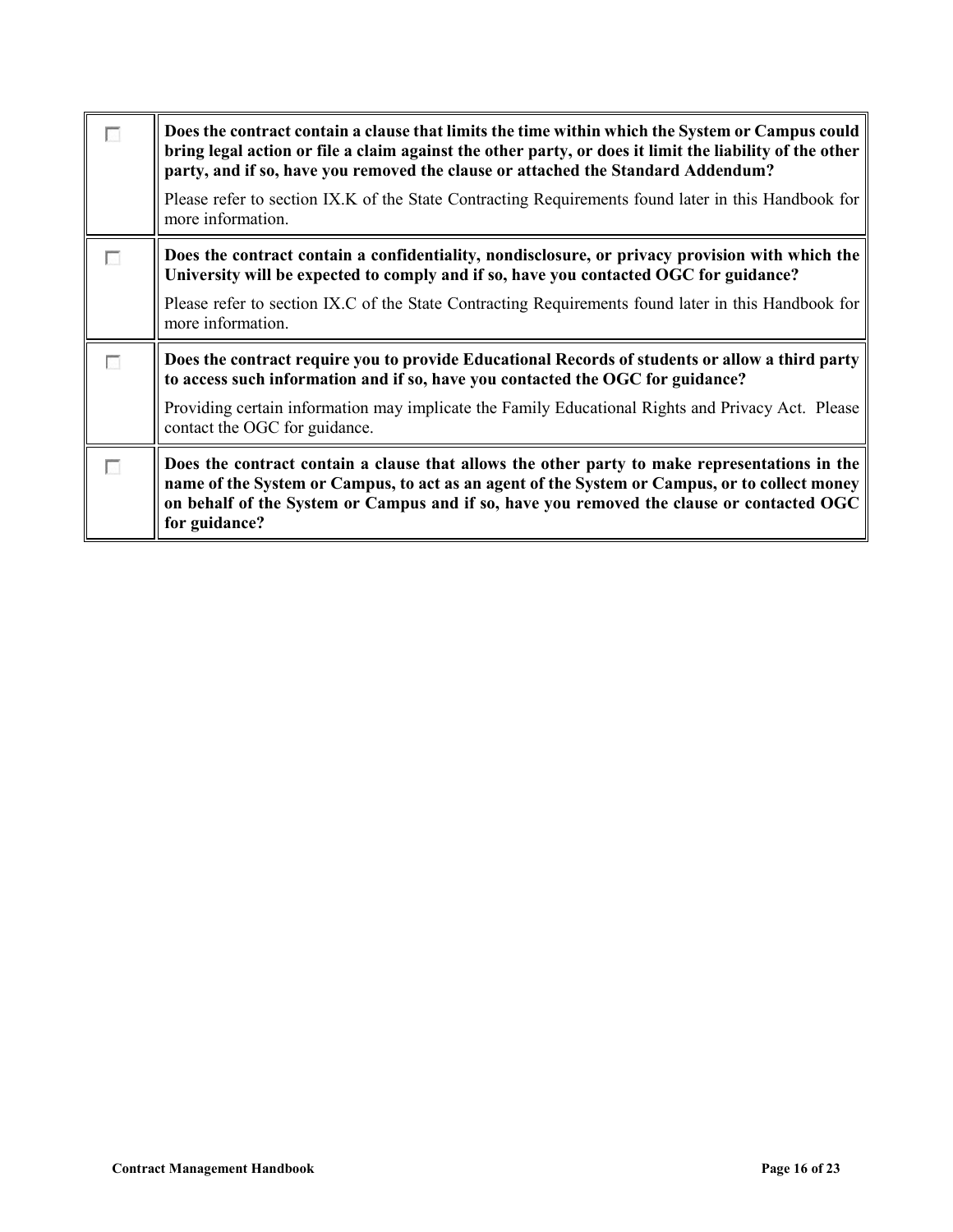|        | <b>Procurement Contract Terms</b><br>(The following questions should be answered if your contract requires the expenditure of funds)                                                                                                                              |
|--------|-------------------------------------------------------------------------------------------------------------------------------------------------------------------------------------------------------------------------------------------------------------------|
| F      | Is a written contract, separate from a purchase order, necessary?<br>Please see page 2 for discussion on purchase orders versus formal contracts.                                                                                                                 |
| П      | Does the contract include a clause that rejects the terms and conditions of any purchase order,<br>and if so, have you ascertained that the vendor's contract does not violate state contracting<br>requirements, or has the vendor signed the Standard Addendum? |
| п      | Do the payment terms comply with state requirements?<br>Please see generally the State Contracting Requirements document included in this Handbook for more                                                                                                       |
|        | information.                                                                                                                                                                                                                                                      |
| п      | Does the contract include a provision for breach of contract claims against the University, and if<br>not, have you included that language manually or by attaching the Standard Addendum?                                                                        |
|        | Please refer to section IX.H of the State Contracting Requirements found later in this Handbook for<br>more information.                                                                                                                                          |
|        | Does the contract include a child support certification and, if not, have you included that<br>language manually or by attaching the Standard Addendum?                                                                                                           |
|        | Please refer to section IX.J of the State Contracting Requirements found later in this Handbook for<br>more information.                                                                                                                                          |
| п      | Does the contract obligate the System or Campus to make payments beyond the current<br>appropriations term and, if so, have you included appropriations language manually or by<br>attaching the Standard Addendum?                                               |
|        | Please refer to section IX.I of the State Contracting Requirements found later in this Handbook for<br>more information.                                                                                                                                          |
| □      | Does the contract include language certifying that the vendor is eligible to receive payment from<br>the State of Texas or has the Standard Addendum been attached?                                                                                               |
|        | Please refer to section IX.J of the State Contracting Requirements found later in this Handbook for<br>more information.                                                                                                                                          |
| $\sim$ | Does the contract include a provision regarding public information?                                                                                                                                                                                               |
|        | Please refer to IX.C of the State Contracting Requirements found later in this Handbook for more<br>information.                                                                                                                                                  |
| H      | Does the contract properly outline the reimbursement method and rate?                                                                                                                                                                                             |
|        | Commonly used reimbursement methods are: Firm Fixed Price (ex. \$20,000 for 20 computers); Fee<br>for Service (ex. \$100 per hour for a maximum of 10 hours of service; \$50 per flu shot provided, with<br>a maximum 100 shots given).                           |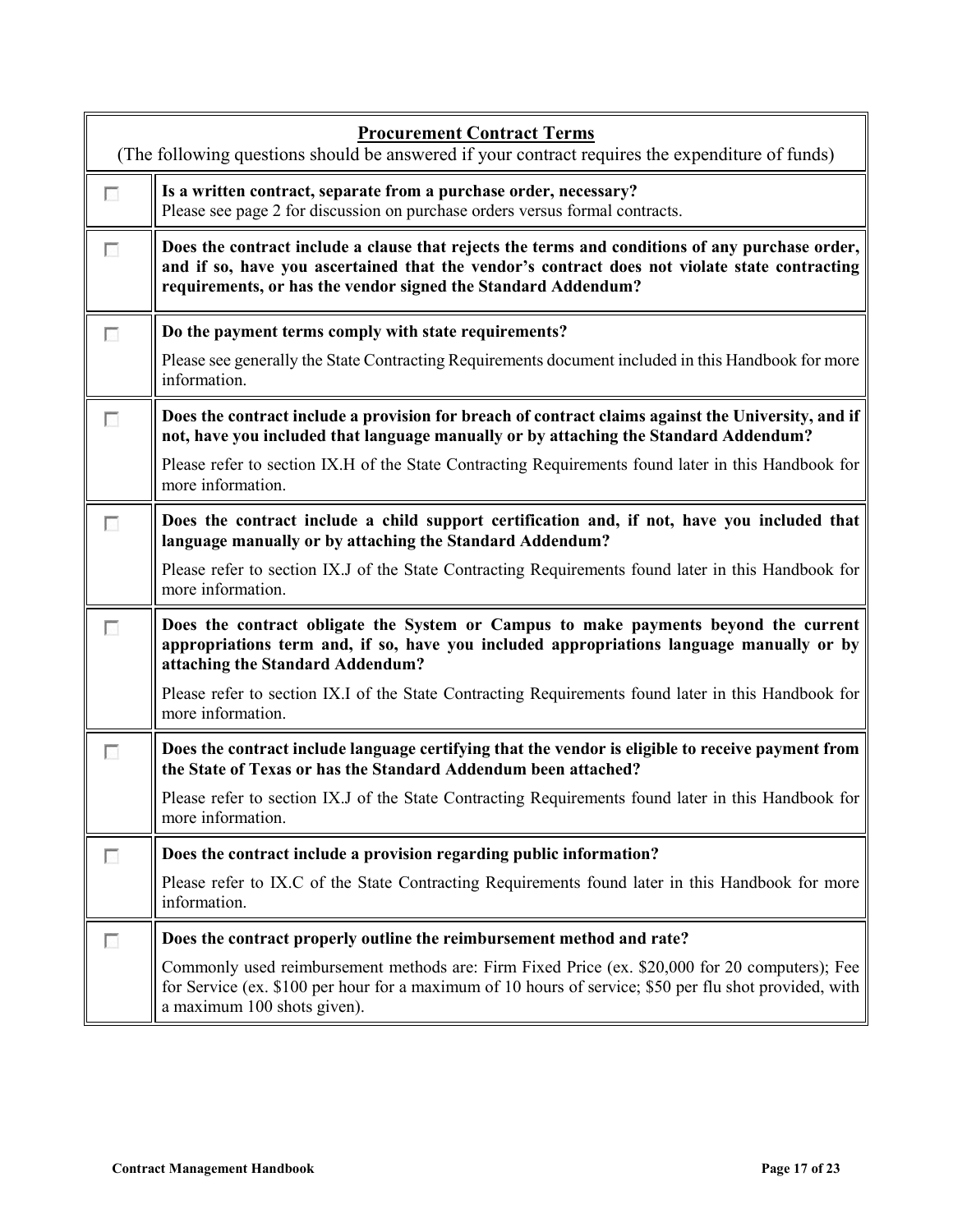#### **IX. STATE CONTRACTING REQUIREMENTS**

<span id="page-18-0"></span>The Contract Checklist and Standard Addendum are designed to assist the System and the Campuses with review of contracts and to ensure compliance with applicable state law requirements. The following is a brief explanation of some of the critical issues the Standard Addendum and Checklist, if used properly, address. Each of the items included in this list is incorporated into the Standard Addendum, which can be attached to a contract and signed by both parties in order to ensure compliance with federal and state requirements.

- A. **Governing Law**. System and Campus contracts should always be governed by the laws of the State of Texas. Texas law contains many provisions which protect the state and state institutions of higher education. If another state's law governs the contract, these protections may not apply.
- B. **Venue**. Venue refers to the geographic location of a lawsuit. Parties to a contract often agree on venue for any disputes arising out of that contract. However, venue mandated by statute may not be waived by contract. Section 105.151 of the Texas Education Code provides mandatory venue for the System and the Campuses as follows: (a) suit filed against the System or UNT shall be in Denton County; (b) suit filed against UNTHSC shall be in Tarrant County; and (c) suit filed against UNTD shall be in Dallas County. Contracts should not contain venue provisions that modify the mandatory venue provisions described above.
- C. **Confidentiality Clauses**. Chapter 552 of the Texas Government Code provides the public a right of access to information collected, assembled, maintained, owned or controlled by a governmental body unless the information fits within one of the exceptions to disclosure. The System and its component Campuses are governmental bodies subject to the Act. Therefore, any clauses in contracts which require the System or a Campus to maintain information as confidential must either be deleted or limited "to the extent permitted by the Texas Public Information Act" or similar language. Ideally, all contracts should include the following statement: "UNTS shall release information to the extent required by the Texas Public Information Act and other applicable law. If requested, Vendor shall make public information available to UNTS in an electronic format."
- D. **Indemnification.** Indemnity provisions are critical and must be reviewed carefully. A provision in a contract to indemnify a party is a promise to pay that party's obligations to a third party if a specified event occurs, such as negligently performing duties under the contract. Article III, Section 49 of the Texas Constitution states that "no debt shall be created by or on behalf of the State" and the Attorney General has opined that a contractually imposed obligation of indemnity creates a "debt" in the constitutional sense. Tex. Att'y Gen. Op. No. MW-475 (1982). Contract clauses which require the System or a Campus to indemnify must be deleted or limited "to the extent permitted by the Constitution and laws of the State of Texas."
- E. **Miscellaneous Clauses.** Liquidated damages, attorney's fees, waivers of a vendor's liability, and waivers of statutes of limitations clauses should also be deleted or limited "to the extent permitted by the Constitution and laws of State of Texas."
- F. **Insurance.** The System and the Campuses should carefully review any clauses in contracts which require the System or a Campus to maintain insurance, and should ensure that the clauses accurately reflect levels of coverage. Below is a brief explanation of some common insurance requirements:
	- 1. General Liability Insurance. It is the stated policy of the State of Texas not to acquire commercial general liability insurance for torts committed by employees of the state who are acting within the course and scope of their employment. Rather, third parties must look to the Texas Tort Claims Act for relief with respect to property damage, personal injury,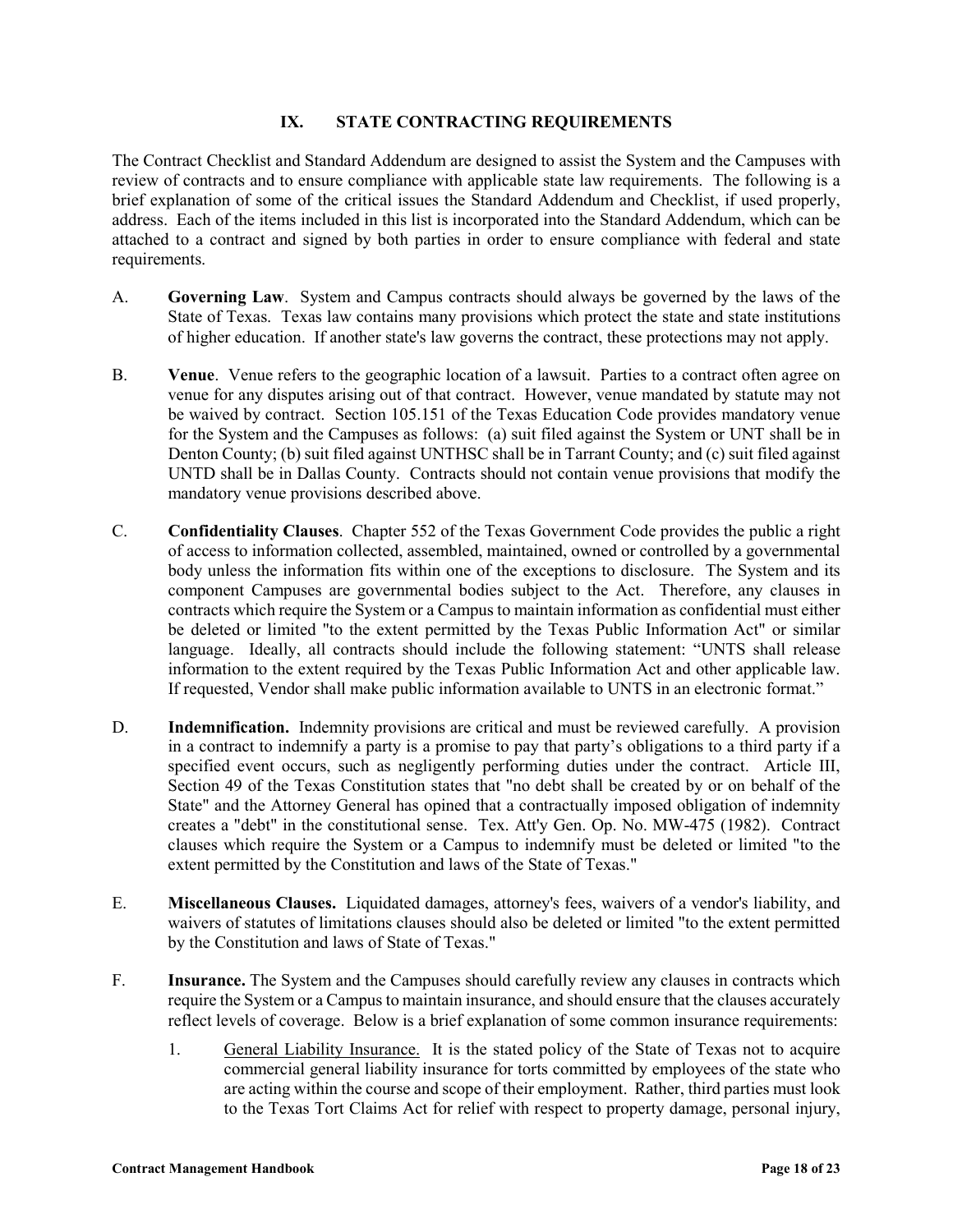and death proximately caused by the wrongful or negligent act or omission of an employee acting within his or her scope of employment. One exception to the above stated policy authorizes agencies and state institutions of higher education to acquire commercial automobile insurance for the use and benefit of their employees who operate state owned, motorized vehicles and special equipment.

- 2. Worker's Compensation Insurance. Employees of the System and the Campuses are provided Worker's Compensation coverage under the provisions of the Workers' Compensation Act for Texas State employees.
- 3. Professional Liability Insurance. UNTHSC maintains a Professional Liability Self-Insurance Plan for its physicians and medical residents under the authority of Chapter 59 of the Texas Education Code.

Please contact the applicable Risk Management office with questions regarding insurance.

- G. **Interest on late payments.** Chapter 2251 of the Texas Government Code provides for interest on late payments to vendors. Contracts which require the System or the Campuses to pay interest on late payments should be modified so that payments and interest will be paid in accordance with Chapter 2251 of the Texas Government Code.
- H. **Breach of Contract Claims.** Chapter 2260 of the Texas Government Code establishes a dispute resolution process for contracts with entities of the State of Texas involving goods, services, and certain types of projects. This statute is of benefit to parties contracting with an entity of the State of Texas. This statute requires that a state entity give vendors notification of the dispute resolution process and its applicability to state contracts. Any arbitration or mediation provisions contained in contracts should be deleted and replaced with a Chapter 2260 notice. The System and the Campuses should not agree to arbitration provisions because they constitute an unconstitutional waiver of sovereign immunity.
- I. **Obligations Extending Beyond Current Appropriations Term.** If the System or a Campus is a party to a contract and the term of the contract extends beyond the expiration of the appropriations term in effect when the contract is entered into, the contract should contain a provision that specifically conditions the System's or a Campus's financial obligations under the contract on the availability of sufficient appropriations. This is necessary to avoid the creation of an unconstitutional debt.

## J. **Eligibility for Vendor to Receive Payment from State of Texas.**

- 1. Franchise Tax Certification. Section 2107.008 of the Texas Government Code does not permit the System or a Campus to pay a vendor that is delinquent in paying State of Texas franchise taxes. The System and the Campuses must determine whether a vendor is delinquent, and the certification in the Standard Addendum helps compliance with Section 2107.008.
- 2. Payment of Debts to the State of Texas. Sections 2107.008 and 2252.903 of the Texas Government Code only require state institutions to include this clause in contracts with persons whom the state comptroller has determined are in debt to the state or delinquent in the payment of taxes. The clause in the Standard Addendum requires vendors to acknowledge that if they are in debt to the state, payments owed the vendor under the contract will first be applied to payment of the debt.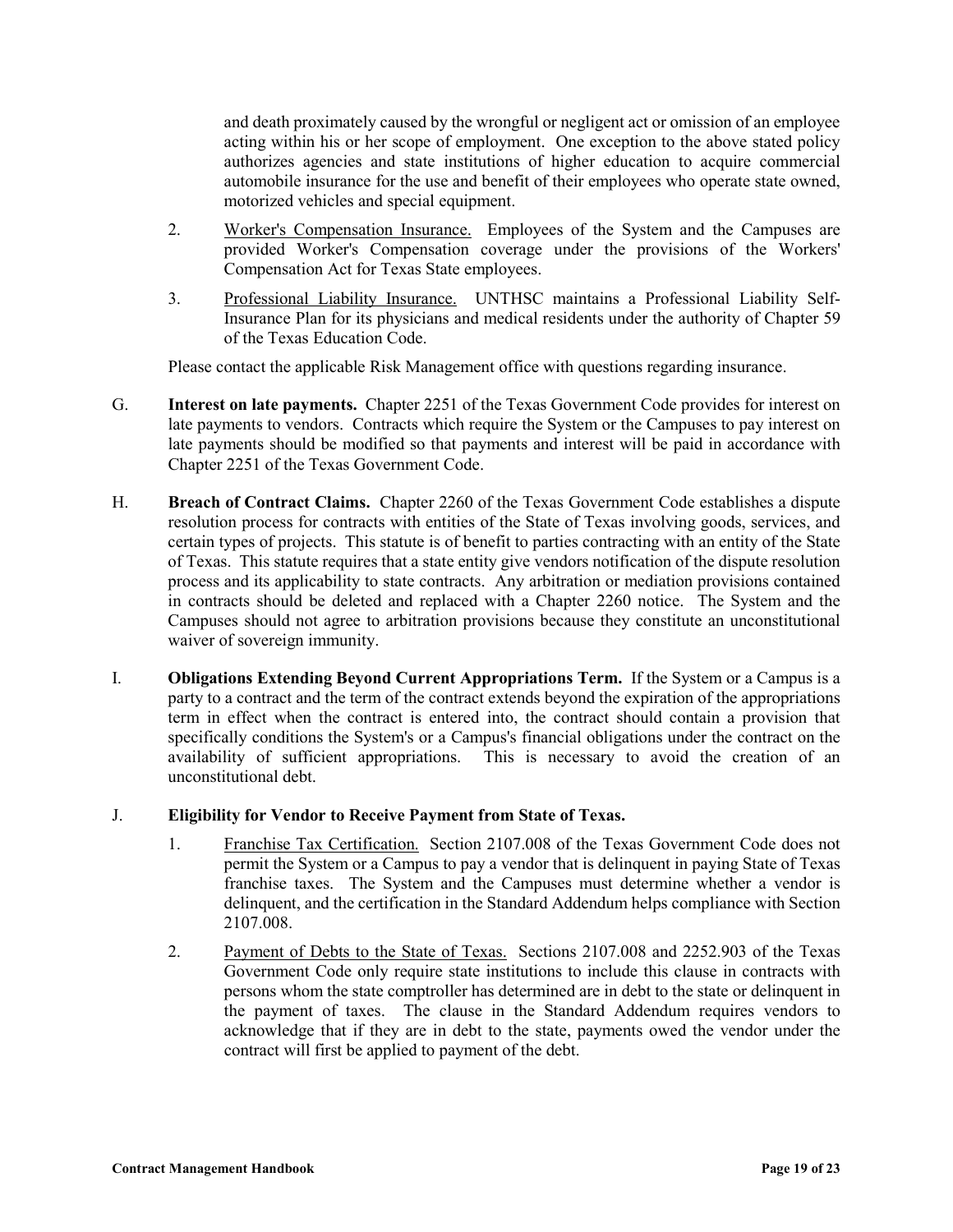- 3. Child Support Certification. Section 231.006 of the Texas Family Code requires certain vendors who do business with the state to certify that they are not delinquent in the payment of child support.
- 4. Certain Bids Prohibited. Section 2155.004 of the Texas Government Code states that a state agency may not accept a bid or award a contract that includes proposed financial participation by a person who received compensation from the agency to participate in preparing the specifications or request for proposals on which the bid or contract is based.
- K. **Limitation of Time in Which to Bring Legal Action or Claim.** Section 16.070 of the Texas Civil Practice & Remedies Code states that any stipulation or agreement that attempts to establish a limitations period shorter than two years is void.

# **X. STANDARD ADDENDUM**

<span id="page-20-0"></span>The OGC has created a Standard Addendum that can be attached to any contract into which the System or a Campus enters. By having all parties to a contract sign the Standard Addendum, the clauses contained within the Standard Addendum will be incorporated into the contract, ensuring compliance with State of Texas contracting requirements.

<span id="page-20-1"></span>Standard Addendum forms are included in the Appendix.

## **XI. SAMPLE TERMS AND CLAUSES**

A. Choice of Law and Venue-

• The Parties agree that any matter related to or arising out of this Agreement shall be resolved in accordance with laws of the State of Texas, without giving effect to its conflicts of law provisions. Venue for any legal proceedings shall be subject to Texas Education Code § 105.151.

## B. Confidentiality-

- Notwithstanding any provision of this Agreement, University shall release information to the extent required by the Texas Public Information Act and other applicable law. If requested, Vendor shall make public information available to University in an electronic format.
- FERPA. University hereby provides notice and the parties acknowledge that the Family Educational Rights and Privacy Act ("FERPA") applies to student educational records. No disclosure or re-disclosure of personally identifiable information of any Student shall be made except as allowed by FERPA and each party will limit its use of such information obtained from the other party to what is reasonable and necessary for legitimate educational interests under the purposes of this Agreement.
- HIPAA. The parties shall comply with all applicable federal, state, and local laws and regulations, including the Health Insurance Portability and Accountability Act ("HIPAA") and any other applicable law regulating the privacy of patient information. The parties will maintain the confidentiality of individually identifiable health information as required by HIPAA and as required by state law.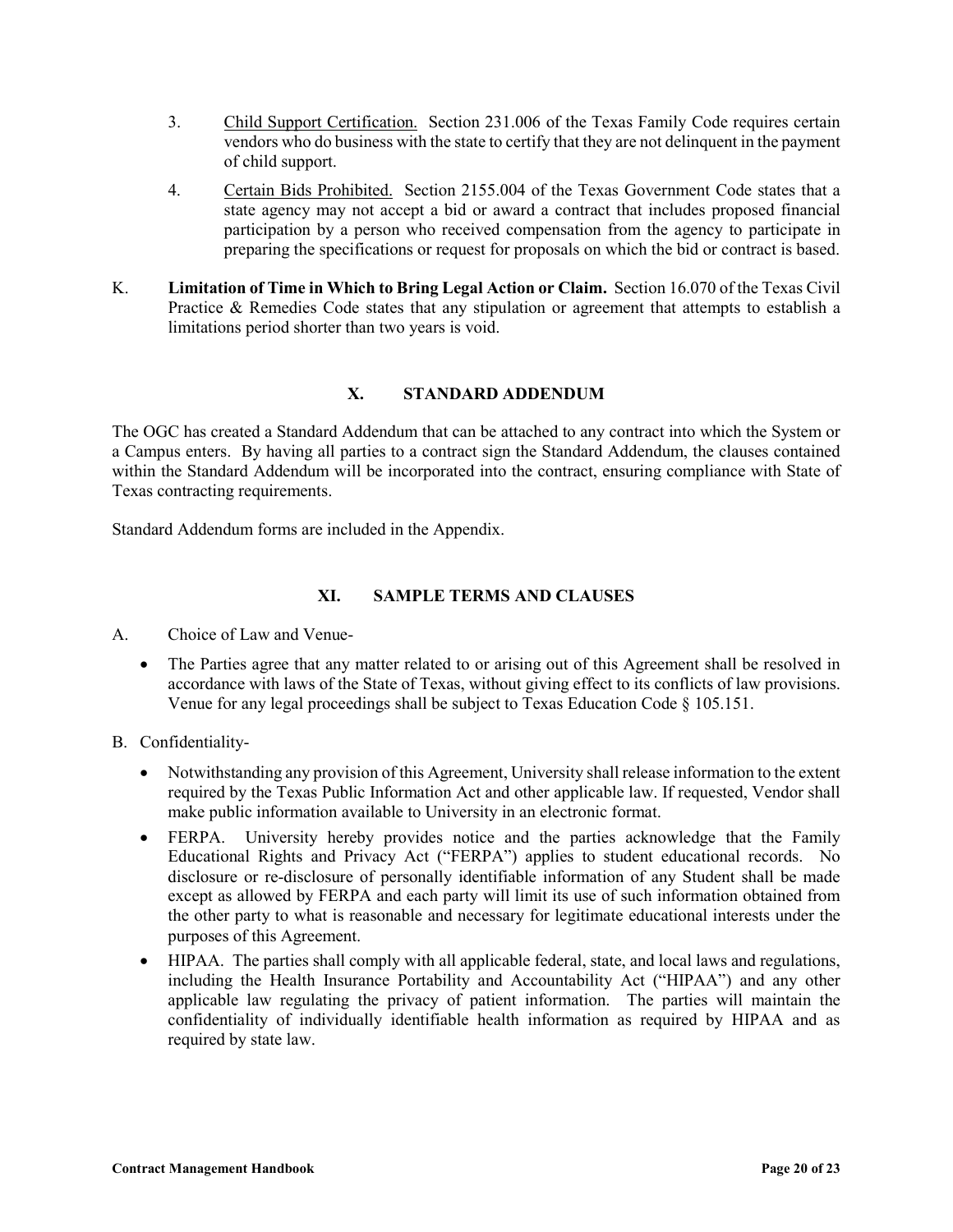- C. Dispute Resolution-
	- To the extent that Chapter 2260, Texas Government Code, is applicable to this Agreement and is not preempted by other applicable law, the dispute resolution process provided for in Chapter 2260 and the related rules adopted by the Texas Attorney General pursuant to Chapter 2260, shall be used by the parties to attempt to resolve any claim for breach of contract that cannot be resolved in the ordinary course of business. The parties hereto specifically agree that (i) neither the occurrence of an event giving rise to a breach of contract claim nor the pendency of a claim constitute grounds for the suspension of performance by either party; (ii) neither the execution of this Agreement by UNT nor any other conduct, action, or inaction of any representative of UNT relating to this Agreement constitutes or is intended to constitute a waiver of UNT's or the state's sovereign immunity to suit; and (iii) neither party has waived its right, if any, to seek redress in the courts.
- D. Indemnification-
	- Contractor agrees to indemnify and hold harmless University and its regents, officers, agents, and employees, from and against any liability, losses, or damages it may suffer as a result of claims, demands, causes of action, costs, or judgments against it arising out of Contractor's breach of any provision of this Agreement or arising out of any act or omission by Contractor in the provision of the Services.
- E. Insurance-
	- The parties hereby acknowledge that University, as an agency of the State of Texas, is insured for general liability insurance under a self-insurance program covering its limits of liability. The parties agree that such self-insurance by University shall, without further requirement, satisfy all insurance obligations of University under this Agreement.
- F. Marketing/Name/Logo-
	- Contractor shall not use the name or logo of University in any advertising or promotional material except with the prior review, approval, and express written permission of University. University reserves the right to review and approve all copy for news releases for the Event.
	- Neither party may use the name or logo of the other party in any advertising or promotional material except with the prior review, approval, and express written permission of the other party.
- G. Notice-
	- Any notice required or permitted to be delivered hereunder shall be deemed to have been given when personally delivered, or if mailed, seventy-two (72) hours after deposit of the same in the United States Mail, postage prepaid, certified, or registered, return receipt requested, properly addressed to the parties hereto at the respective addresses set forth below, or at such other addresses as they shall specify by written notice delivered in accordance herewith:
- H. Payment provisions-
	- In accordance with Chapter 2251 of the Texas Government Code: (a) payment shall be made no later than thirty days following the later of (i) delivery of the goods or completion of the services and (ii) delivery of an invoice to University; and (b) interest, if any, on past due payments shall accrue and be paid at the maximum rate allowed by law. Vendor must be in good standing, not indebted to the State of Texas, and current on all taxes owed to the State of Texas for payment to occur. Invoices and any required supporting documents must be presented to: University of North Texas System – Business Service Center, 1112 Dallas Dr. Ste. 4000, Denton, TX 76205.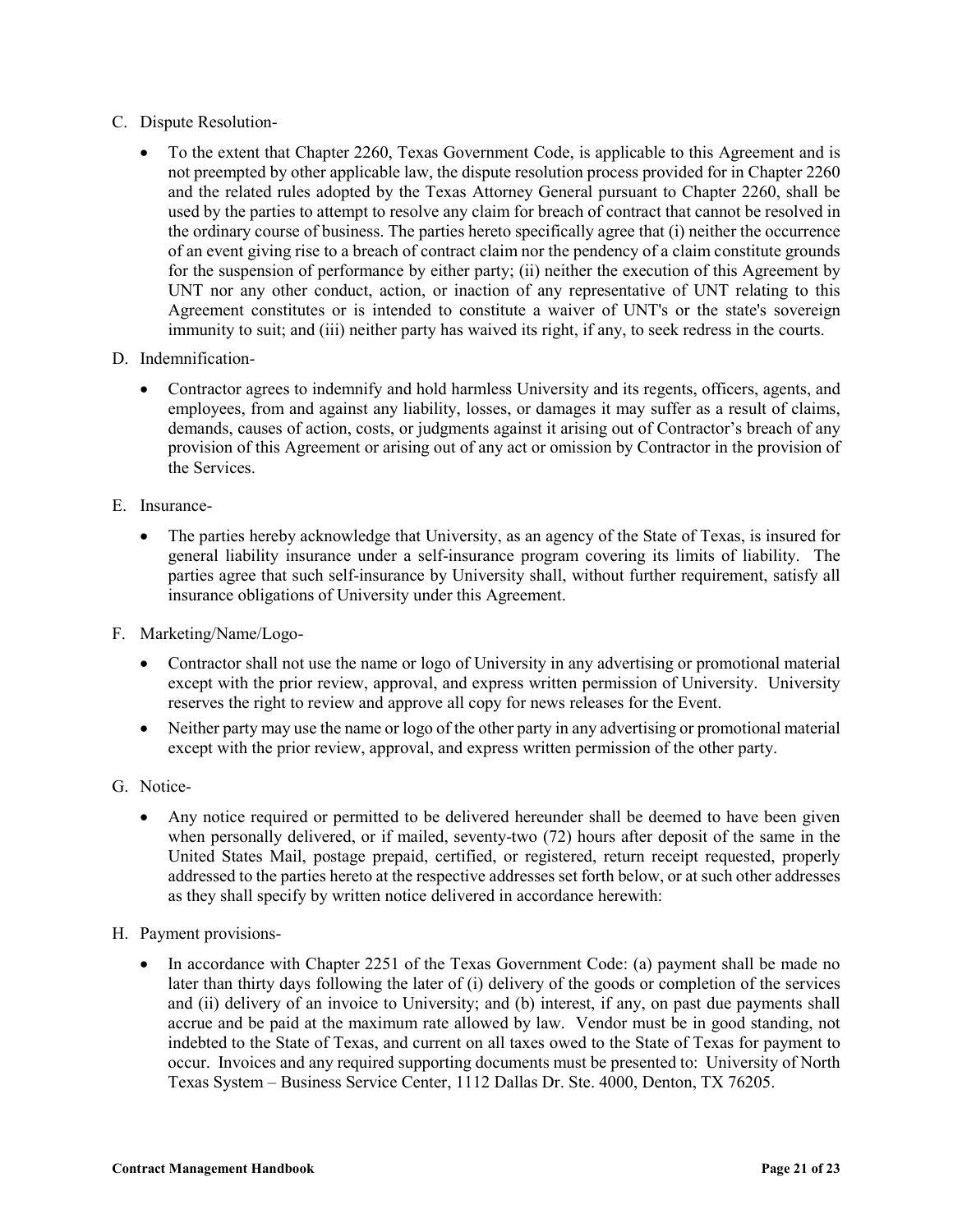- The Services shall be billed at the rate of \$ per hour, not to exceed \$ over the term of this Agreement. Payments will be made according to detailed and specific invoices submitted to University on a monthly basis. University will make payments within 30 days of receipt of such invoices.
- I. Right to Audit-
	- At reasonable times and at its own expense, the University of North Texas shall have the right to audit Vendor's books and records as they pertain to compliance with this Agreement or to monies intended to benefit the University. The Vendor agrees to cooperate fully with the University's auditors, whether internal or external, in the conduct of the audit, including but not limited to providing access to all records requested. If needed for the audit, the Vendor will supply, at its own expense, original or independently certified copies of off-site records within two (2) weeks of written request. The Vendor agrees to maintain its books and records for the length of time records of the same or similar type are required to be maintained by the University of North Texas under its record retention policy or for a period of four years, whichever is longer.
- J. Term**-**
	- Unless otherwise terminated in accordance with the provisions set forth herein or by the mutual written agreement of the parties, the initial term of this Agreement shall begin on the last date of signature by the parties hereto and shall end .
	- At the sole option of University, the term of this Agreement may be extended for up to additional term periods of twelve months each, with the same terms and conditions as set forth herein. In the event that University elects to extend the term of this Agreement, University shall provide written notice of the extension to prior to the end of the then current term period.
- K. Termination for breach-
	- Either party has the right to terminate this Agreement if the other party breaches or is in default of any obligation hereunder, which default is incapable of cure or which, being capable of cure, has not been cured within twenty (20) business days after receipt of written notice from the nondefaulting party or within such additional cure period as the non-defaulting party may authorize.
- <span id="page-22-0"></span>L. Termination for convenience-
	- Either Party may terminate this Agreement at any time without cause, upon providing ( ) days written notice to the other Party.

# **XII. APPROVED FORM AGREEMENTS**

In addition to the contracts listed in the Criteria for Exemption, Approved Form Agreements are exempt from individualized legal review. Approved Form Agreements are contracts prepared on forms created by OGC, which have been reviewed and approved in writing by OGC for use without further legal review. The OGC will provide written authorization to use an Approved Form Agreement via an approval memo that will be provided to you with the Approved Form. You should attach a copy of the approval memo to an Approved Form when you submit it for signature. Written approval for the use of an Approved Form will expire approximately every two years, at which time you must request that the Approved Form be reviewed, revised if needed, and reapproved if appropriate.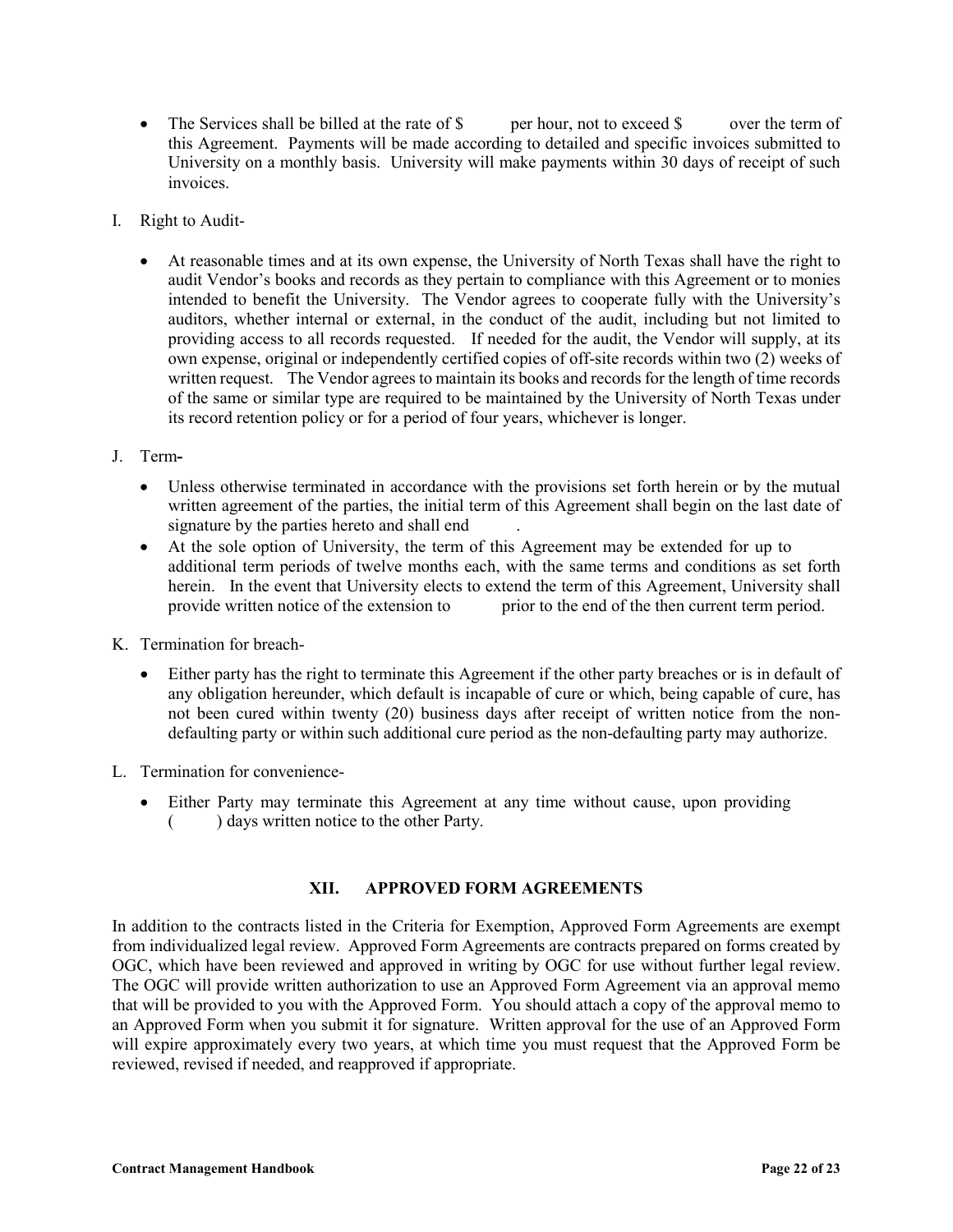<span id="page-23-0"></span>If you have suggestions or requests for the development of new Approved Form Agreements, please contact OGC.

#### **XIII. DEFINITIONS**

"Board of Regents" means the Board of Regents of the University of North Texas System

"Campus" means UNT, UNTD, or UNTHSC, as applicable

"Campuses" means UNT, UNTD, and UNTHSC

"Criteria for Exemption" means the criteria for exemption from individualized legal review published annually by OGC

"HUB" means Historically Underutilized Business

"IT" means Information Technology

"OGC" means the System Office of General Counsel

"Regents Rule(s)" means the Rules of the Board of Regents of the University of North Texas System

"SOW" means statement of work

"System" means the University of North Texas System

"UNT" means the University of North Texas

"UNTD" means the University of North Texas at Dallas

<span id="page-23-1"></span>"UNTHSC" means the University of North Texas Health Science Center

## **XIV. ADDITIONAL RESOURCES REGARDING PURCHASING AND CONTRACTING**

| University of North Texas System Board of Regents Rules |                                                                                                       |  |  |
|---------------------------------------------------------|-------------------------------------------------------------------------------------------------------|--|--|
|                                                         | University of North Texas System Policies                                                             |  |  |
|                                                         | University of North Texas System OGC Contracts Page                                                   |  |  |
| <b>UNT System Procurement</b>                           |                                                                                                       |  |  |
| <b>UNTHSC Office of Contract Administration</b>         |                                                                                                       |  |  |
| <b>Texas Education Code</b>                             |                                                                                                       |  |  |
|                                                         | Chapter 105: University of North Texas System                                                         |  |  |
| Chapter 105.108: Contracts                              |                                                                                                       |  |  |
|                                                         | Chapter 105.151: Mandatory Venue; Service of Process                                                  |  |  |
| Texas Family Code                                       |                                                                                                       |  |  |
|                                                         | Chapter 231.006: Ineligibility to Receive State Grants or Loans or Receive Payment on State Contracts |  |  |
| <b>Texas Government Code</b>                            |                                                                                                       |  |  |
| Chapter $2107$ :                                        | Collection of Delinquent Obligations to State                                                         |  |  |
| Chapter $2155$ :                                        | <b>Purchasing: General Rules and Procedures</b>                                                       |  |  |
| Chapter $2161$ :                                        | <b>Historically Underutilized Businesses</b>                                                          |  |  |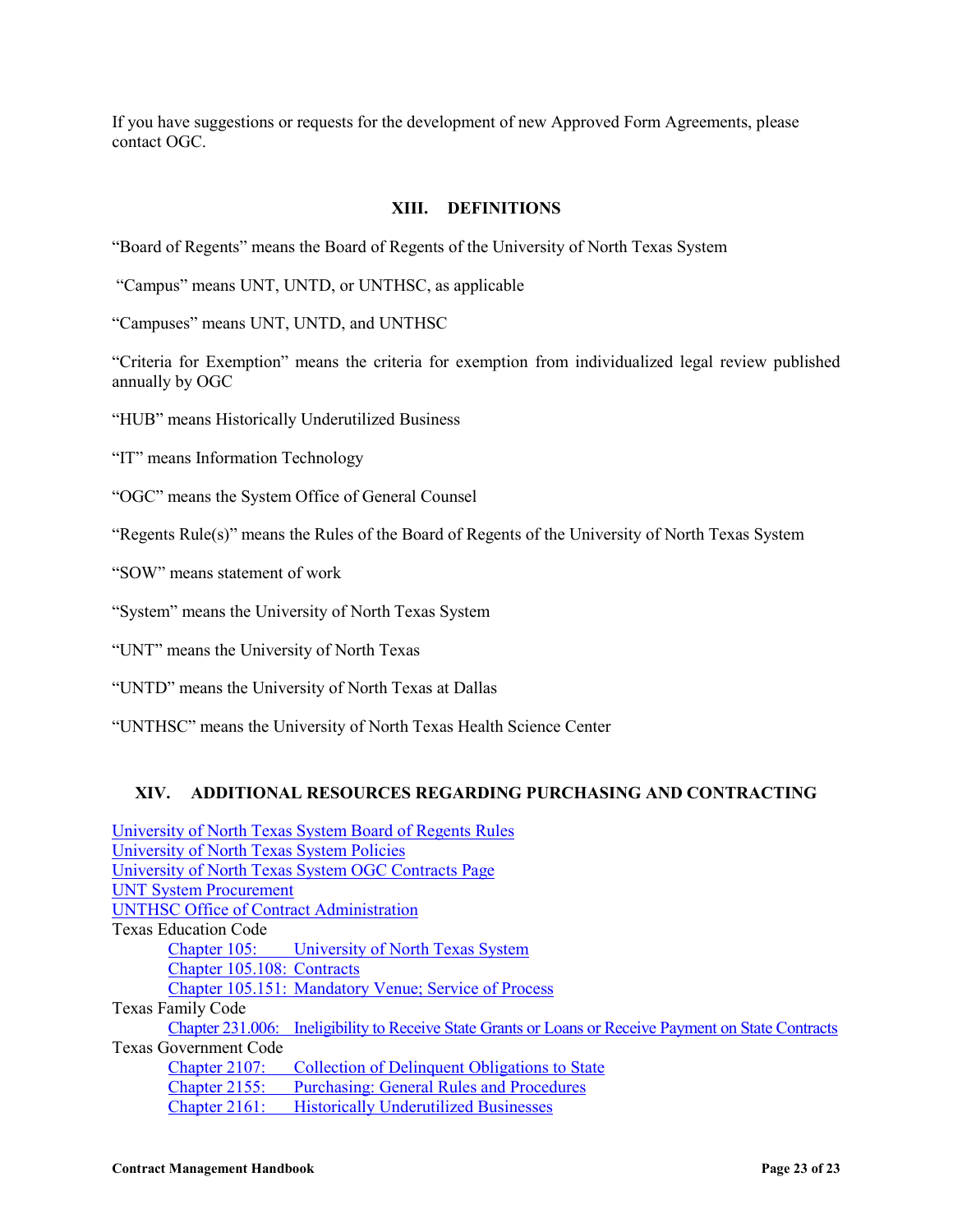Chapter 2251: [Payment for Goods and](http://www.statutes.legis.state.tx.us/Docs/GV/pdf/GV.2251.pdf) Services Chapter 2252: [Contracts with Governmental Entity](http://www.statutes.legis.state.tx.us/Docs/GV/pdf/GV.2252.pdf) Chapter 2254: [Professional and Consulting](http://www.statutes.legis.state.tx.us/Docs/GV/pdf/GV.2254.pdf) Services<br>Chapter 2260: Resolution of Certain Contract Claims [Resolution of Certain Contract Claims Against the State](http://www.statutes.legis.state.tx.us/Docs/GV/pdf/GV.2260.pdf) [Texas State Purchasing](http://www.window.state.tx.us/procurement/) [\(Texas Comptroller\)](https://www.comptroller.texas.gov/)

[Texas State Purchasing Contract Management Guide \(Texas Comptroller\)](https://comptroller.texas.gov/purchasing/publications/procurement-contract.php)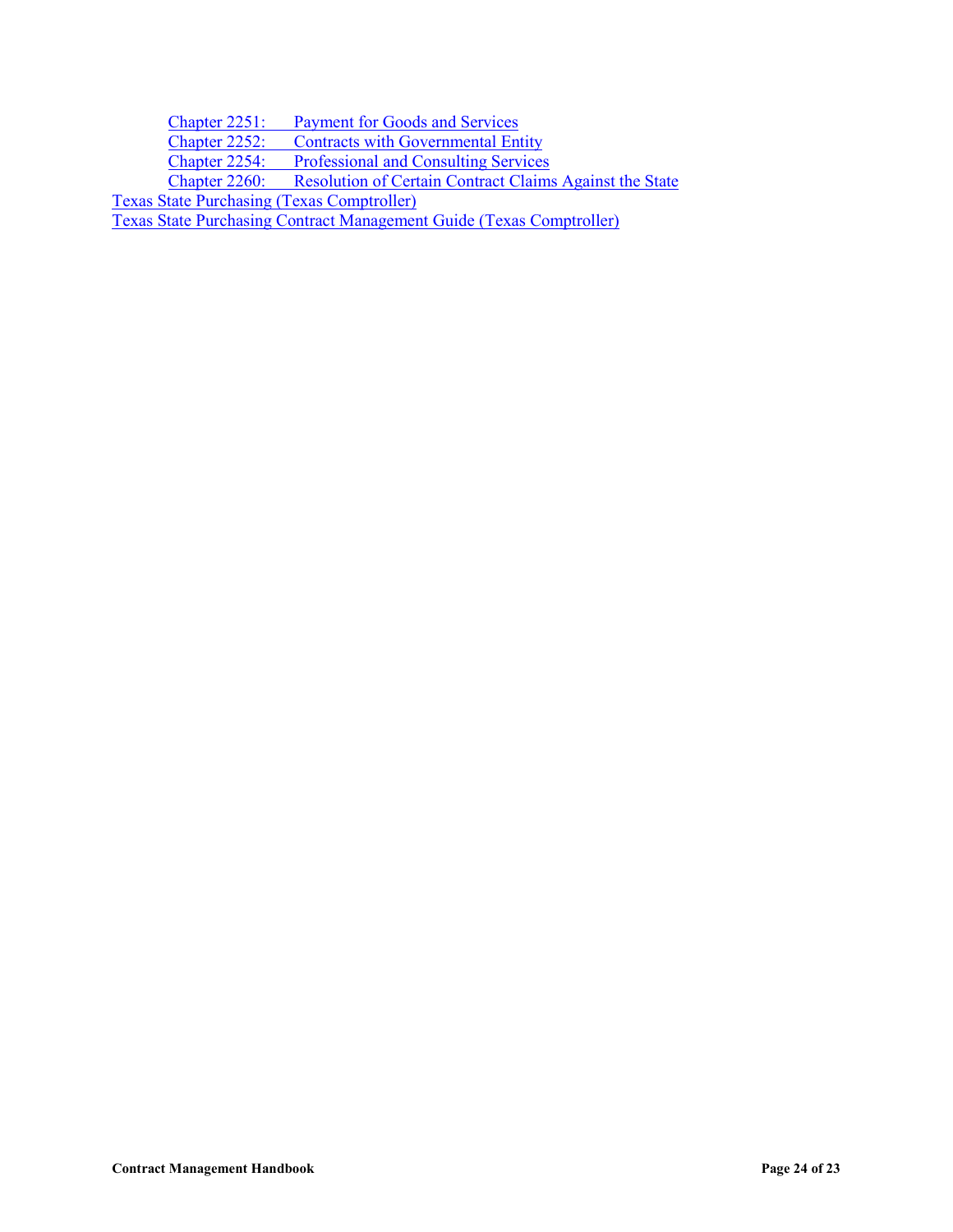# **XV. APPENDIX**

#### <span id="page-25-0"></span>**Standard Addenda**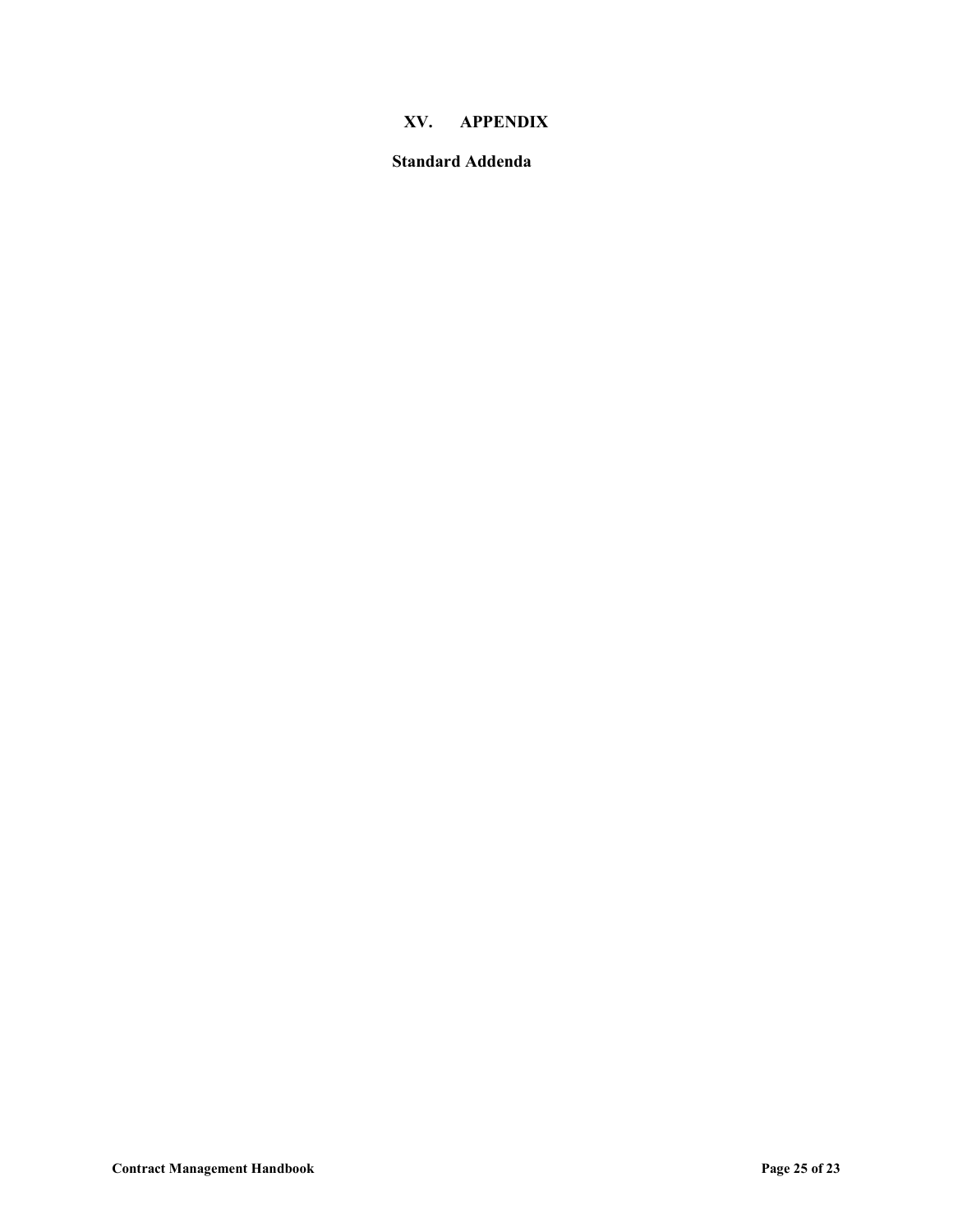#### STANDARD ADDENDUM TO AGREEMENT

Contracts with the University of North Texas, the University of North Texas at Dallas, and with the University of North Texas System ("UNTS") are subject to the following terms and conditions, which are incorporated for all purposes into the Agreement to which they are attached. In the event of a conflict between the Agreement and this Addendum to Agreement, this Addendum shall govern. Any term or condition of the Agreement that is not superseded by a term or condition of this Addendum shall remain in full force and effect.

Payment. In accordance with Chapter 2251 of the Texas Government Code: (a) payment shall be made no later than thirty days following the later of (i) delivery of the goods or completion of the services and (ii) delivery of an invoice to UNTS; and (b) interest, if any, on past due payments shall accrue and be paid at the maximum rate allowed by law. Vendor must be in good standing, not indebted to the State of Texas, and current on all taxes owed to the State of Texas for payment to occur. Invoices and any required supporting documents must be presented to: University of North Texas System – Business Service Center, 1112 Dallas Dr. Ste. 4000, Denton, TX 76205.

Eligibility to Receive Payment. By entering into and performing under this Agreement, Vendor certifies that under Section 231.006 of the Texas Family Code and under Section 2155.004 of the Texas Government Code, it is not ineligible to receive the specified payment and acknowledges that this Agreement may be terminated and payment may be withheld if this certification is inaccurate.

Tax Exempt. UNTS is exempt from the payment of taxes and will provide necessary documentation confirming its tax exempt status.

Breach of Contract Claims Against UNTS. Chapter 2260 of the Texas Government Code establishes a dispute resolution process for contracts involving goods, services, and certain types of projects. To the extent that Chapter 2260, Texas Government Code, is applicable to this Agreement and is not preempted by other applicable law, the dispute resolution process provided for in Chapter 2260 and the related rules adopted by the Texas Attorney General pursuant to Chapter 2260, shall be used by the parties to attempt to resolve any claim for breach of contract against UNTS that cannot be resolved in the ordinary course of business.

Governing Law and Venue. This Agreement shall be construed and enforced under and in accordance with the laws of the State of Texas. Venue for any suit filed against UNTS shall be subject to the mandatory venue statute set forth in § 105.151of the Texas Education Code.

No Excess Obligations. In the event this Agreement spans multiple fiscal years, UNTS' continuing performance under this Agreement is contingent upon the appropriation of funds to fulfill the requirements of the contract by the Texas State Legislature. If the Legislature fails to appropriate or allot the necessary funds, or if such appropriation is reduced by the veto of the Governor or by any means provided in the appropriations act, UNTS shall issue written notice to Vendor that UNTS may terminate the Agreement without further duty or obligation.

Travel Expenses. Reasonable travel, meals, and lodging expenses shall be charged in accordance with and shall not exceed State of Texas travel, meal, and lodging reimbursement guidelines applicable to employees of the State of Texas.

Delivery. Delivery shall be FOB Destination.

Public Information. UNTS shall release information to the extent required by the Texas Public Information Act and other applicable law. If requested, Vendor shall make public information available to UNTS in an electronic format.

Required Posting of Contracts on Website. Vendor acknowledges and agrees that UNTS is required by Section 2261.253 of the Texas Gov't Code to post each contract it enters into for the purchase of goods or services from a private vendor on its Internet website, including any terms and conditions otherwise marked confidential and/or proprietary.

Insurance. UNTS, as an agency of the State of Texas, is insured for general liability insurance under a self-insurance program covering its limits of liability. The parties agree that such self-insurance by UNTS shall, without further requirement, satisfy all insurance obligations of UNTS under the Agreement.

Israel Non-Boycott Verification. Pursuant to Texas Gov't Code Section 2270.002, Vendor hereby represents, verifies, and warrants that it does not boycott Israel and will not boycott Israel during the term of the Agreement.

**Limitations. UNTS is subject to constitutional and statutory limitations on its ability to enter into certain terms and conditions of the Agreement, which may include those terms and conditions relating to: liens on UNTS property; disclaimers and limitations of warranties; disclaimers and limitations of liability for damages; waivers, disclaimers, and limitations on legal rights, remedies, requirements, and processes; limitations of time in which to bring legal action; granting control of litigation or settlement to another party; liability for acts or omissions of third parties; payment of attorney's fees; dispute resolution; and indemnities. Terms and conditions relating to these limitations will not be binding on UNTS, except to the extent not prohibited by the Constitution and the laws of the State of Texas.**

#### **VENDOR:**

| By:    | Bv:    |  |
|--------|--------|--|
| Name:  | Name:  |  |
| Title: | Title: |  |
| Date:  | Date:  |  |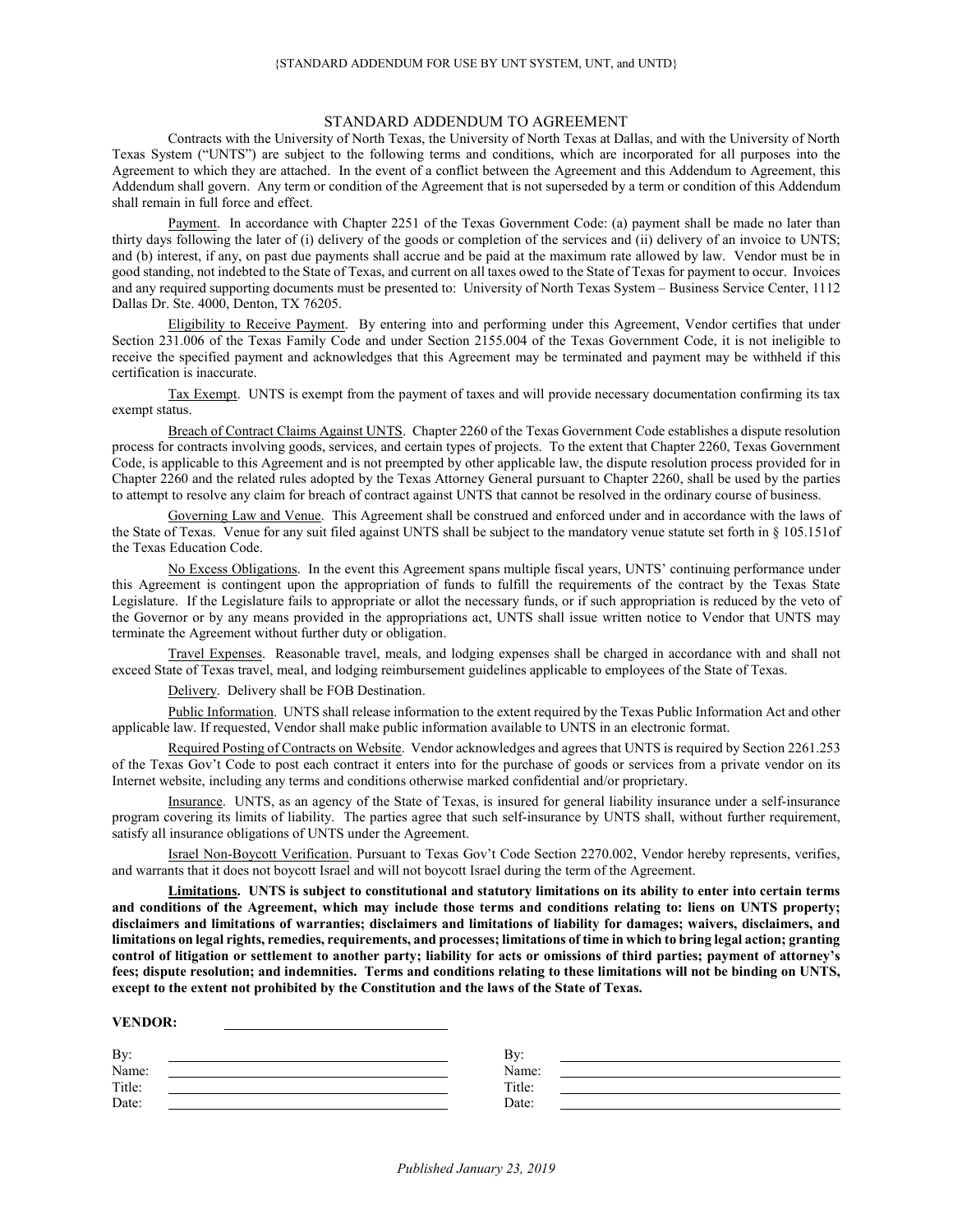#### **STANDARD ADDENDUM TO AGREEMENT**

Contracts with the **University of North Texas Health Science Center at Fort Worth** ("University") are subject to the following terms and conditions, which are incorporated for all purposes into the Agreement to which they are attached. In the event of a conflict between the Agreement and this Addendum to Agreement, this Addendum shall govern. Any term or condition of the Agreement that is not superseded by a term or condition of this Addendum shall remain in full force and effect.

Payment. Payment will be made in accordance with the terms of University's purchase order. Vendor must be in good standing, not indebted to the State of Texas, and current on all taxes owed to the State of Texas for payment to occur.

Eligibility to Receive Payment. By entering into and performing under this Agreement, Vendor certifies that under Section 231.006 of the Texas Family Code and under Section 2155.004 of the Texas Government Code, it is not ineligible to receive the specified payment and acknowledges that this Agreement may be terminated and payment may be withheld if this certification is inaccurate.

Tax Exempt. University is exempt from the payment of taxes and will provide necessary documentation confirming its tax exempt status.

Breach of Contract Claims against University. Chapter 2260 of the Texas Government Code establishes a dispute resolution process for contracts involving goods, services, and certain types of projects. To the extent that Chapter 2260, Texas Government Code, is applicable to this Agreement and is not preempted by other applicable law, the dispute resolution process provided for in Chapter 2260 and the related rules adopted by the Texas Attorney General pursuant to Chapter 2260, shall be used by Vendor to attempt to resolve any claim for breach of contract against University that cannot be resolved in the ordinary course of business.

Governing Law and Venue. This Agreement shall be construed and enforced under and in accordance with the laws of the State of Texas. The Agreement is made and entered into, and is performable in whole or in part, in the State of Texas, and venue for any suit filed against University shall be subject to the mandatory venue statute set forth in § 105.151 of the Texas Education Code.

No Excess Obligations. In the event this Agreement spans multiple fiscal years, University's continuing performance under this Agreement is contingent upon the appropriation of funds to fulfill the

requirements of the contract by the Texas State Legislature. If the Legislature fails to appropriate or allot the necessary funds, or if such appropriation is reduced by the veto of the Governor or by any means provided in the appropriations act, University shall issue written notice to Vendor that University may terminate the Agreement without further duty or obligation.

Travel Expenses. In the event the Agreement required University to reimburse Vendor for travel expenses, then reasonable travel, meals, and lodging expenses shall be charged in accordance with and shall not exceed State of Texas travel, meal, and lodging reimbursement guidelines applicable to employees of the State of Texas.

Delivery. Delivery shall be FOB Destination.

Public Information. University shall release information to the extent required by the Texas Public Information Act and other applicable law. If requested, Vendor shall make public information available to University in an electronic format.

## Required Posting of Contracts on Website.

Vendor acknowledges and agrees that University is required by Section 2261.253 of the Texas Government Code to post each contract it enters into for the purchase of goods or services from a private vendor on its Internet website, including any terms and conditions otherwise marked confidential and/or proprietary.

Insurance. University, as an agency of the State of Texas, is insured for general liability insurance under a self-insurance program covering its limits of liability. The parties agree that such self-insurance by University shall, without further requirement, satisfy all general liability insurance obligations of University under the Agreement.

HIPAA. The parties understand and agree that this Agreement may be subject to the Health Insurance Portability and Accountability Act of 1996 (HIPAA), the administrative regulations and/or guidance which